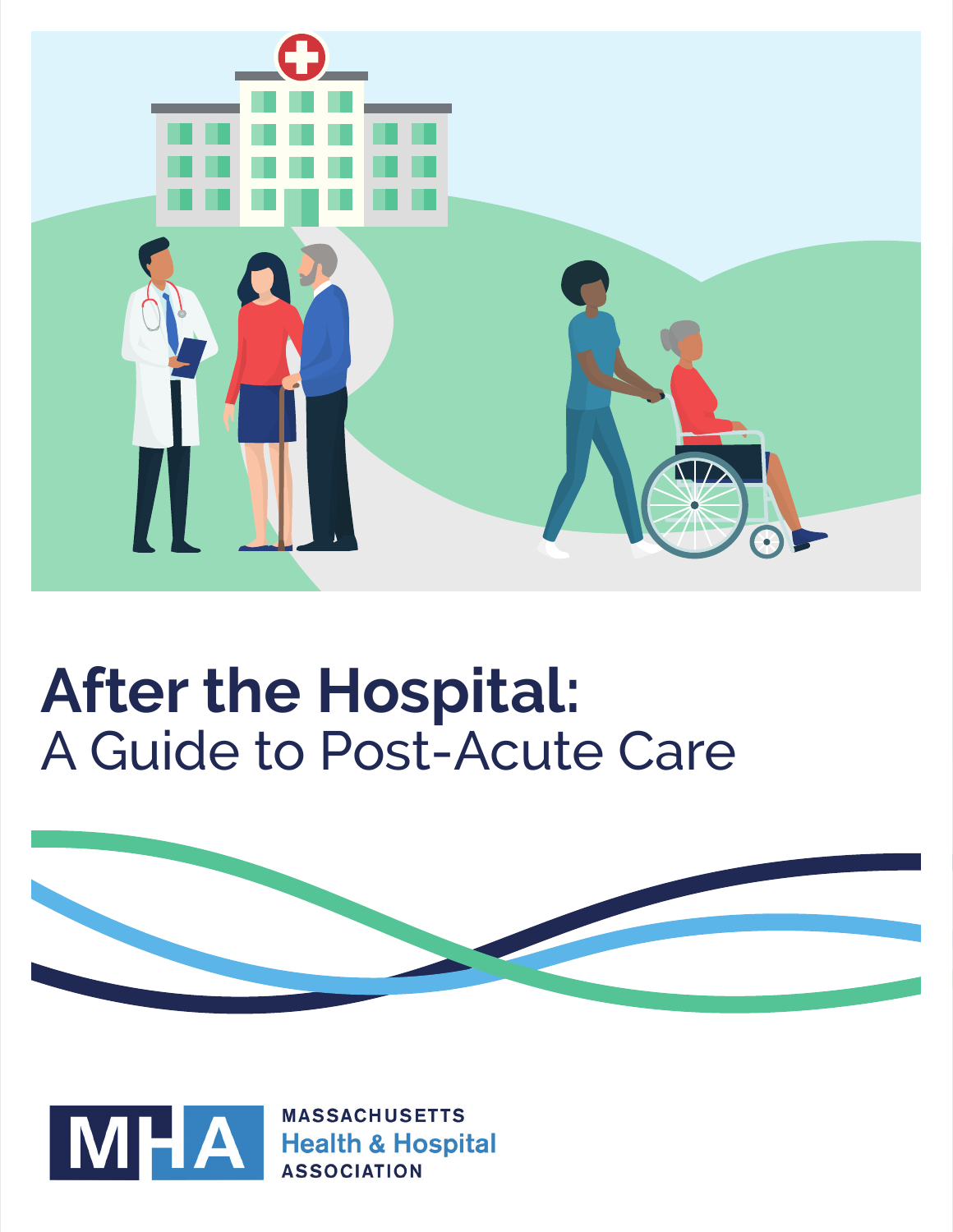# **Acknowledgments**

The Continuum of Care Council (CCC) is an advisory council of the Massachusetts Health & Hospital Association (MHA), established with the goals to optimize patient care, experiences, and clinical and economic outcomes through population health strategies. It provides a forum for members to engage in cross-continuum collaboration to address regulatory and clinical barriers that impede caregivers' vital work.

MHA and its Continuum of Care Council would like to acknowledge the many clinicians, partners, and organizations that contributed to the creation of this guide.

#### **• All CCC members, including these who generously contributed their time and expertise to this guide:**

- **•** Louis J. Woolf, president & CEO, Hebrew SeniorLife, past co-chair, CCC
- **•** Robin Hynds, RN, MSN, CPHM, SVP & COO, Lawrence General Hospital, co-chair, CCC
- **•** Maureen Banks, RN, DNP, MBA, FACHE, COO & CNO, Spaulding Rehabilitation Network, co-chair, CCC
- **•** Jann Ahern, R.N., BSN, V.P., home & community care operations, HealthSouth Shore Health System
- **•** Tara M. Gregorio, president, Massachusetts Senior Care Association
- **•** Dawn Hobill, MHA, PMP, senior program administrator, Healthcentric Advisors
- **•** Karen Mattie, PT, DPT, MS, senior director, clinical operations PT, OT, RT, Boston Medical Center
- **•** Bob McCall, V.P., network development and inpatient rehabilitation services, Spaulding Rehabilitation Network
- **•** Christine McMichael, MA, LMHC, executive director, Hospice & Palliative Care Federation of MA
- **•** Elissa Sherman, Ph.D., president, LeadingAge, Massachusetts.

#### **Partners who generously contributed input and review of the guide:**

- Massachusetts Association of Behavioral Health Systems
- Fallon Health
- Massachusetts Executive Office of Health and Human Services
- Massachusetts Association for Mental Health
- Patient and Family Advisory Councils from numerous MHA member organizations
- Case Managers throughout MHA membership
- The Commonwealth Care Alliance team, which arranged interviews with MassHealth members with experience in using post-acute care services

**Thank you to the team at Health Management Associates (HMA):** Ellen Breslin, MPP, project director; Jody Gastfriend, LICSW; Kelsi Jackson, MPH; Maddy Shea, PhD; Zach Gaumer, MPP; Barry Jacobs, PsyD; and, Tom Dehner, JD.

#### **MHA Staff:**

Patricia Noga, PhD, RN, NEA-BC, FAAN, vice president, Clinical Affairs Adam J. Delmolino, director, Virtual Care & Clinical Affairs Kimberly Stevenson, MS, senior manager of Clinical Affairs MHA Communications Department

## **We hope that this guide will help many patients and families in making the best decisions about their post-acute care needs.**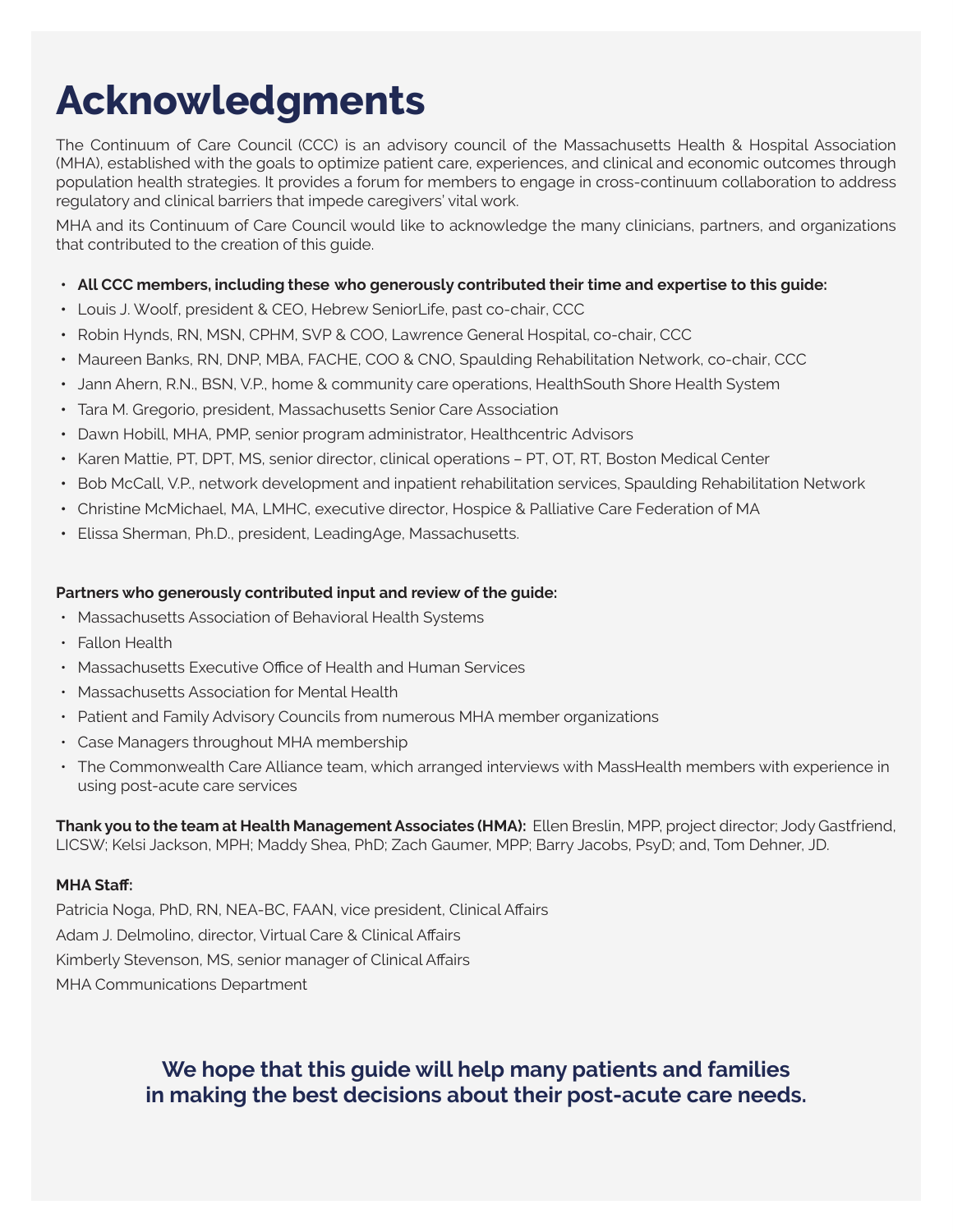# Section 1. Introduction

**The Massachusetts Health & Hospital Association (MHA) prepared this guide to support you and your family to make the best decisions about your post-acute care options. The information in this guide will help you to make these healthcare choices confidently.** 

Many people need medical care after a health event to recover from an injury, illness, surgery, and/or hospitalization. For example, some people may need: rehabilitation; comfort care that focuses on providing relief from pain and other symptoms of a serious illness; or end-of-life care. All of this care provided outside of the traditional hospital setting is referred to as "post-acute care." It is very important that you receive the right care, at the right time, and in the right place to meet your individual goals and needs and to support your quality of life. For the best outcomes, it is also critical that you receive care from providers who can meet your needs in a culturally competent way.

## Your healthcare team may recommend post-acute care (PAC) for you.

Most people have never heard of the term "post-acute care." Some people use the term PAC instead of using post-acute care. The word "acute" means a sudden and intense new situation.

This guide explains your options for care after a major change in your health.

*MHA understands that navigating care options for you or a loved one can be challenging in the best of circumstances. Finding the right care for you or a family member during a public health emergency, such as the COVID-19 pandemic, may be even more challenging. The guidance in this document is provided under the assumption that no additional public health emergencies or restrictions are in place. Should you or a loved one need to navigate a transition of care during the COVID-19 pandemic, or any other public health emergency, specific considerations and/or guidance from state and federal authorities, as well as from your trusted medical provider, may apply.*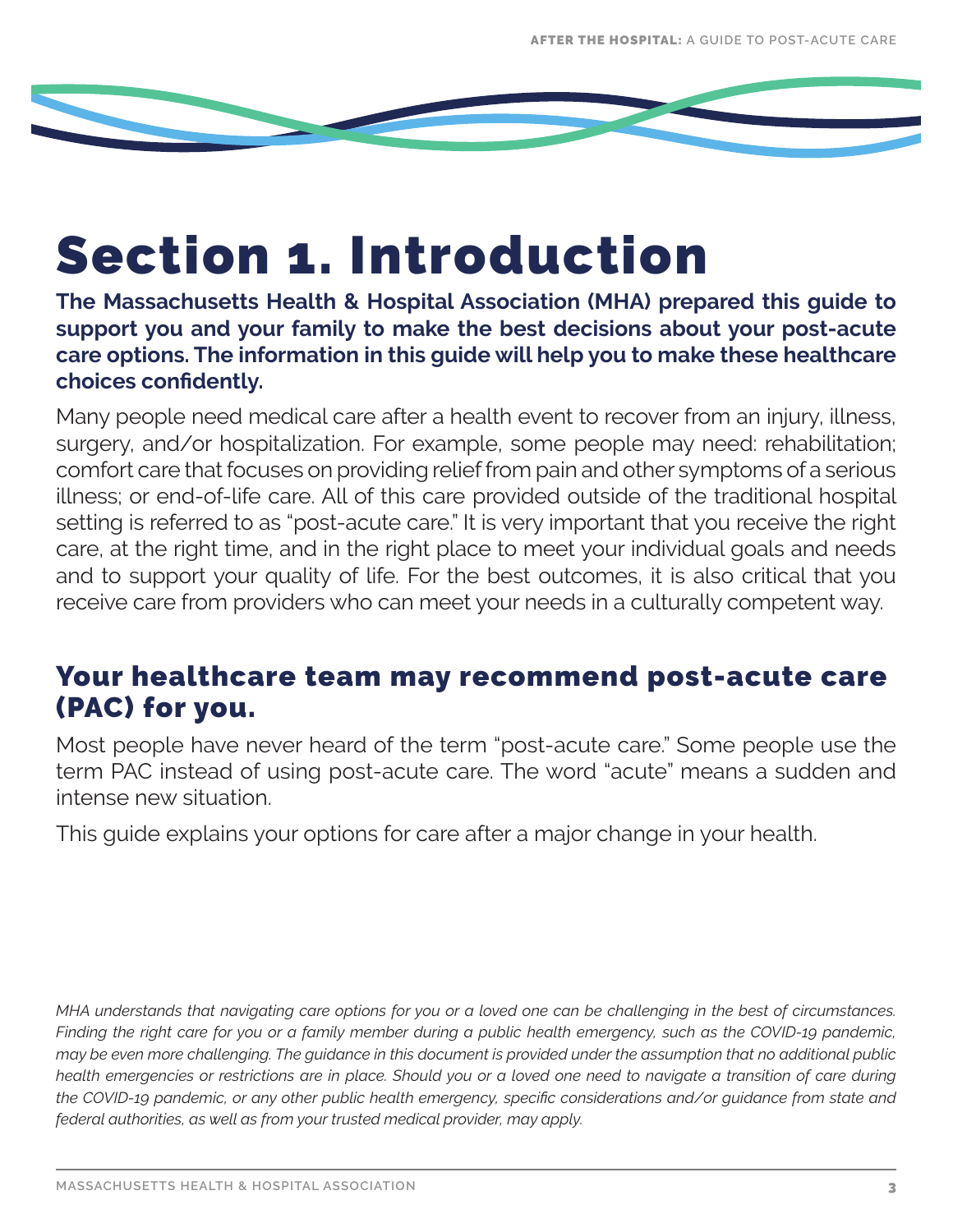## How Can Post-Acute Care Help Me?

## Post-Acute Care Can:

- $\checkmark$  Support recovery after a health event, usually for a limited-time period
- $\checkmark$  Help restore function and improve your quality of life
- $\checkmark$  Provide therapy such as physical or occupational therapy
- $\checkmark$  Provide services to address any mental health or substance use disorder needs
- $\checkmark$  Provide comfort care, palliative care (care that focuses on providing relief from pain and other symptoms of a serious illness), or end-of-life care
- $\checkmark$  Be provided at home by home health providers
- $\checkmark$  Be provided in outpatient clinics or doctors' offices
- $\checkmark$  Be provided at a facility such as a skilled nursing facility (SNF) or nursing home
- $\checkmark$  Be provided through virtual, telehealth appointments

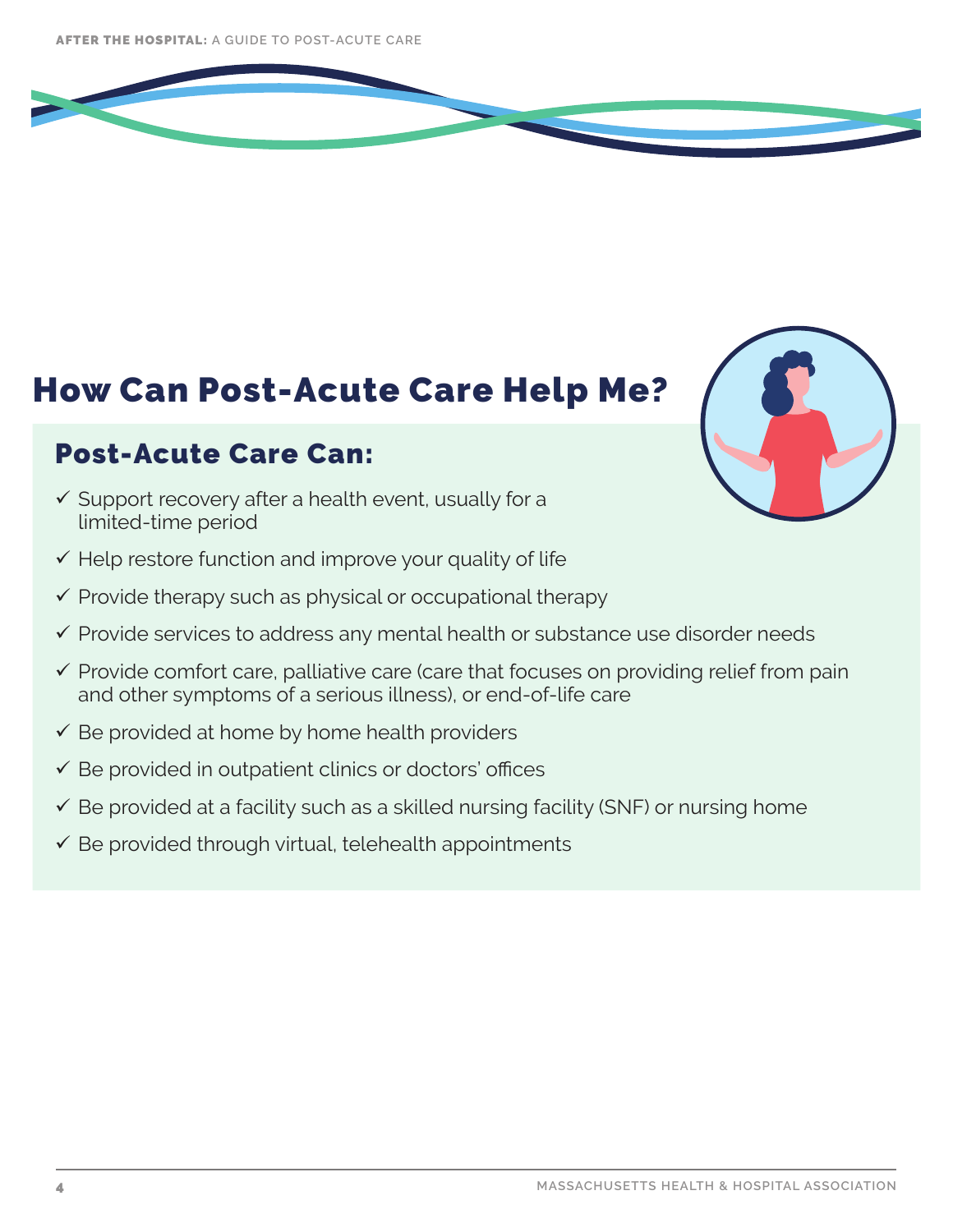## **OVERVIEW OF POST-ACUTE CARE SERVICES**

Post-acute care (PAC) includes a range of services to address your goals and needs. PAC services can be provided at home, in an outpatient setting in your local community like a doctor's office or hospital clinic, or at a facility for a short-term stay like a nursing home. You should work with your provider to ensure that the care planning process meets the care goals that you and your family have set and that they are addressed in a comprehensive way. The PAC planning process should also address any behavioral health needs you have for mental health and/or substance use disorder services. Always check with your health plan or insurance company to ensure that the services that you need are covered.

## **Figure 1. Post-acute care services**

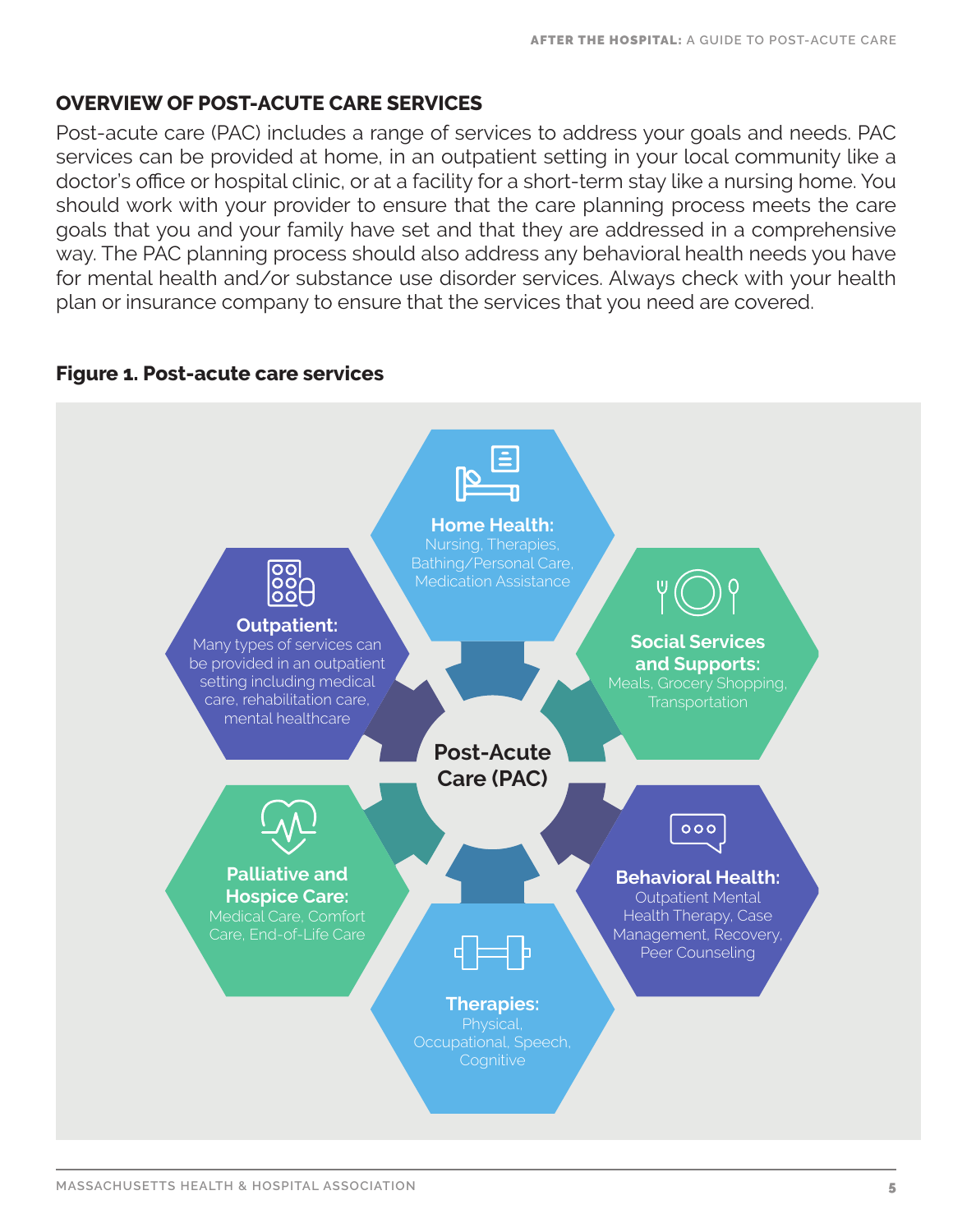# Section 2. Your Roadmap to Making the Best Choices

**We know that finding the right post-acute care at a time of stress and uncertainty can be hard for you and your family.** 

To make this process easier for you, this guide gives you five steps to follow.

**Step 1. Understand Your Care Needs** 

**Step 2. Learn About Services that Meet Your Needs** 

**Step 3. Talk to Your Health Insurance Company or Health Plan** 

**Step 4. Find Out More About Your Providers**

**Step 5. Make the Choice that is Right for You**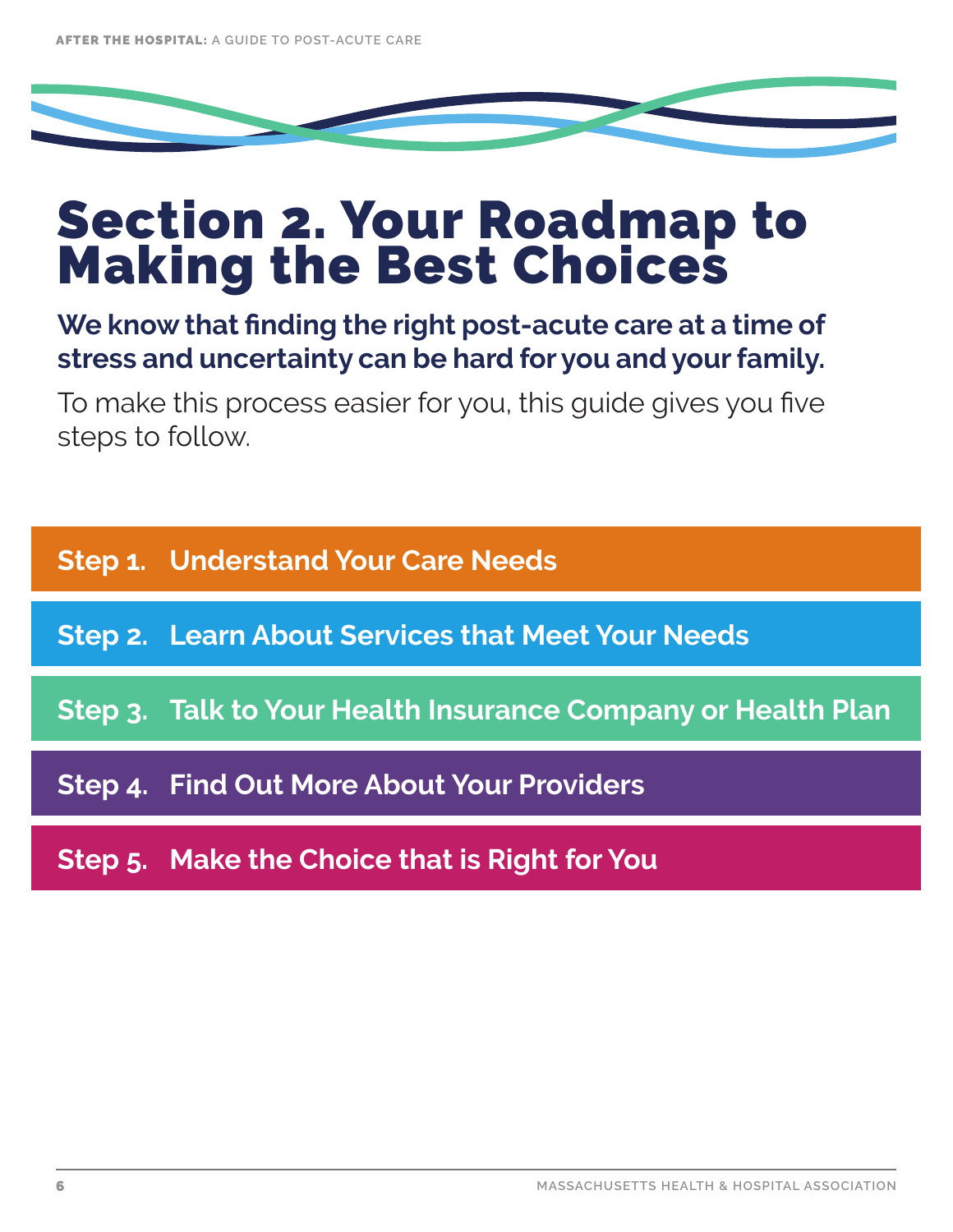

# **Step 1. Understand Your Care Needs**

It is important to understand your specific needs for post-acute care services. Understanding your needs will help you have a successful care experience. A successful care experience is critical to your recovery. For anticipated events, such as a scheduled surgery, many people have a plan of care in advance of the surgery.

## **POST-ACUTE CARE PLAN**

- **• Yes I have a plan for post-acute care.** For planned events, such as scheduled surgery for a hip or knee replacement, many people will have a plan for post-acute care in advance of the event. You should review this plan with your healthcare provider to make sure that it is still the best plan for you.
- **• No I need a plan for post-acute care.** Some events are not planned. Some needs may not be known until your hospital stay. This is especially true for unanticipated events, such as a stroke. In these types of circumstances, the planning process often occurs in the hospital. You will need the support of your healthcare team. You may also want to check with your health plan or health insurer to confirm coverage of needed medications, therapies, in-patient care at a rehabilitation facility, long-term acute care hospital, or nursing home, and any other care or services that may be needed.

## **COMMON EXAMPLES OF POST-ACUTE NEEDS**

- Help with eating, bathing, getting dressed, and going to the bathroom
- Help with meals to meet nutritional requirements
- Assistance getting around your home
- Assistance with grocery shopping, light housekeeping, and laundry
- Companionship to enhance wellbeing and prevent loneliness
- Assistance with connecting with family and friends
- Help monitoring your temperature, blood pressure, and weight
- Help caring for your pet
- Assistance with medications
- Education about medications and potential side effects
- Therapy needs, such as physical therapy, occupational therapy, speech therapy, cognitive therapy
- Skilled nursing care, wound care, and intravenous (IV) medications
- Help using medical equipment and supplies such as home oxygen or nebulizers
- Accessing transportation for follow-up medical appointments or dialysis
- Accessing technology, telehealth
- Pain management
- Comfort care, serious illness management, and end-of-life support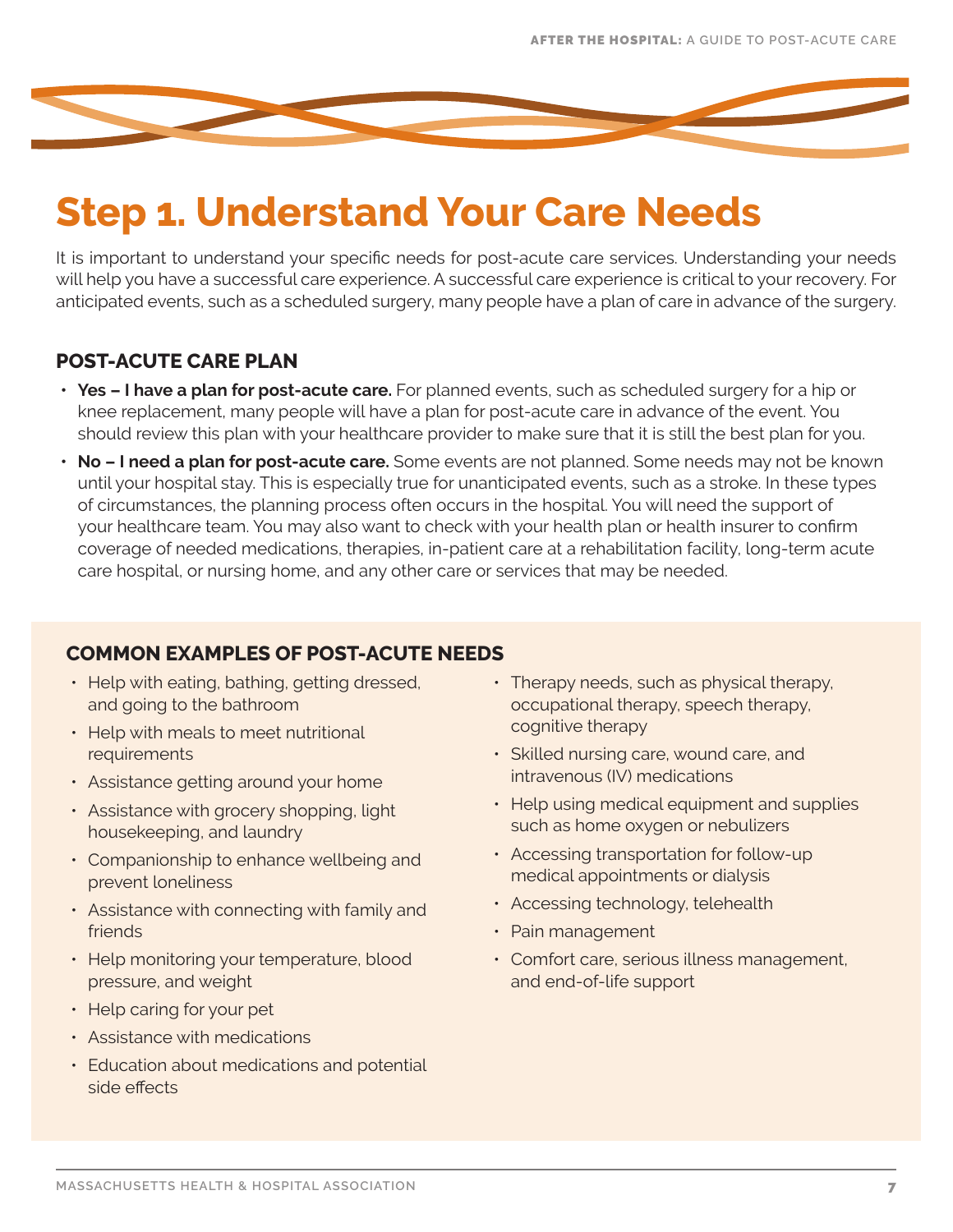

## **ADVANCED CARE PLANNING**

Planning for your future care can include planning for the unexpected, as well. If you have not already done so, it is recommended that everyone have a "Health Care Proxy" to make decisions about your care should you not be able to do so. If you or a family member has a serious advancing illness or medical frailty, adults can choose to complete a MOLST form (Medical Orders for Life Sustaining Treatment) with your physician, nurse practitioner or physician assistant. Talk to your clinician about your prognosis, treatment options, and the care you want / do not want. Your clinician will transfer your choices to the MOLST form, which is followed by every clinician across all care settings. Honoring Choices MA provides up-to-date healthcare planning information, no-cost Massachusetts planning documents, and many resources for adults, families, and caregivers. Their network of Community Partners can help you get connected to care in your community as well.

## **CARE AT HOME, IN A FACILITY, OR AS AN OUTPATIENT**



**Home-based care.** Many people receive post-acute care at home. For example, you might need help with health-related care, such as skilled nursing care and physical therapy. You might also need personal care, such as help bathing, dressing, and going to the bathroom. You might also require assistance with transportation to and from medical appointments.



**Outpatient-based care.** Many people receive rehabilitation services or IV medications at an outpatient clinic. You might need to go to a provider several times per week for medical or therapy treatments.



**Facility-based care.** Some people receive care in a facility for a shortterm stay. Depending upon your individual post-acute care needs, you might benefit from receiving around-the-clock care in a facility to meet your post-acute care needs. While in the facility, you may also need a plan to manage things at home and stay connected to loved ones.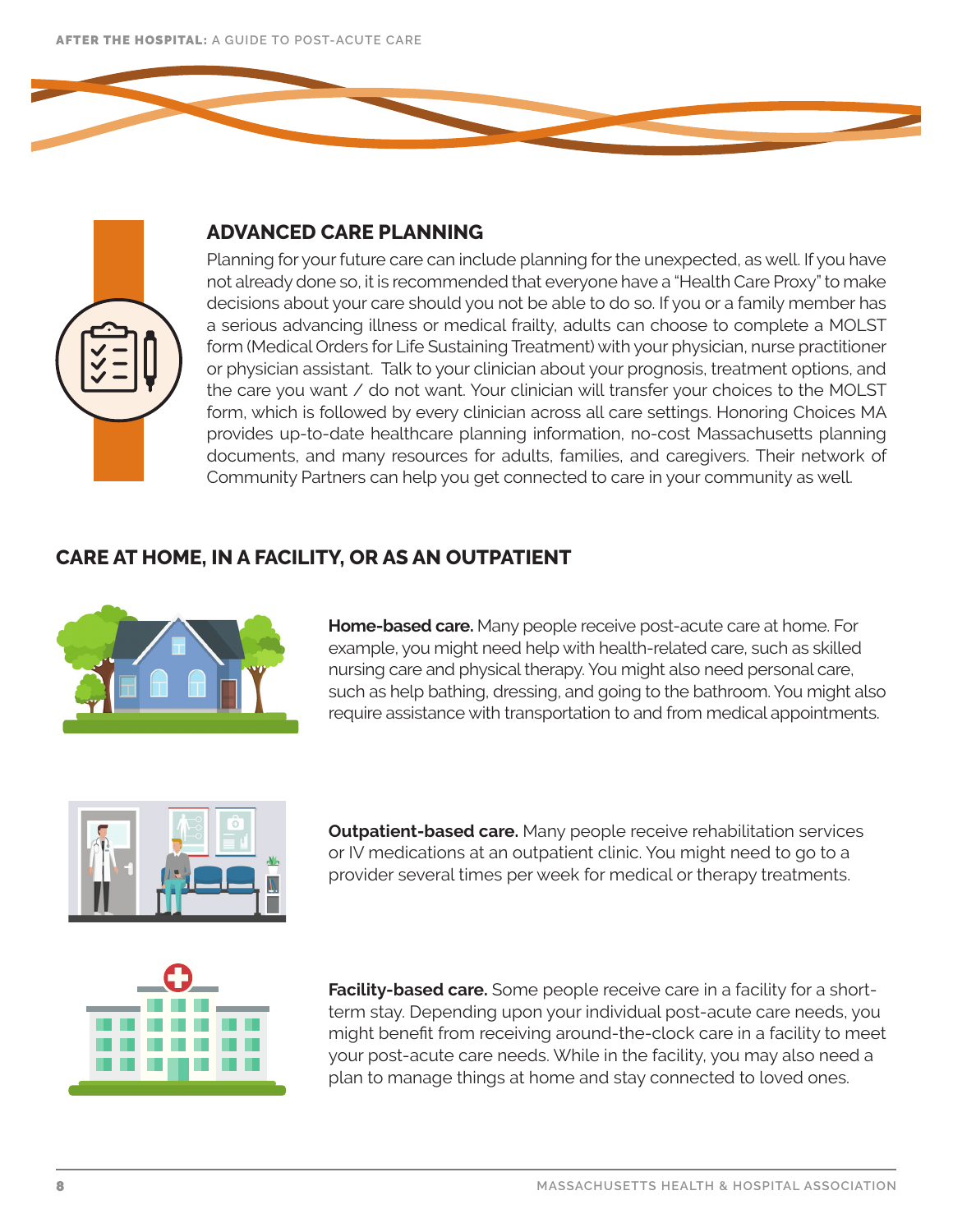## **The Care Transition Process for Post-Acute Services**

### **A care transition takes place every time you move from one setting to another.**

You may experience a wide variety of care transitions when you receive PAC services. For example, you might move from hospital to home, from home to the hospital, and from the hospital to a skilled nursing or rehabilitation facility. After you leave the facility, you may continue to receive post-acute care at home. Your home could be a private residence or an assisted living community. You may also receive care in an outpatient clinic that supports your rehabilitation and recovery after a hospital stay.

The care transition process is equally important for behavioral health conditions, including mental health and substance use disorders.

#### **A smooth care transition process is important to your recovery.**

It is best to work closely with your healthcare team and primary care provider to make sure your care transition goes smoothly. If the care transition was not planned before hospitalization, then the transition plan should begin right after your admission to the hospital.

- **1. Know what care you will be receiving and for how long.** Make sure you have all the information you need about where you are going and what type of care you'll receive. Are you going home or to a facility? If you have different options, where would you most prefer to receive care? What kind of care is offered at each facility?
- **2. Designate a family caregiver.** Be familiar with the CARE Act (Caregiver, Advise, Record, Enable). This act, which was signed into law in Massachusetts in 2017, requires that a designated family member's or friend's name be recorded at the time of a hospital admission so that your hospital providers know who to talk to about your care transition. This act also requires that patients and designated family members or friends receive advance notice prior to your discharge to your home or other care facility so that they are aware of when you will be transferred. Clear instructions on home care tasks, especially medically related ones, must be given to this person (and demonstrated) before you leave the hospital – especially if you are being discharged home.
- **3. Understand your care goals and needs.** Make sure that you can answer these questions: What is the primary goal of treatment? Will your functioning improve? If so, by how much? Will you fully recover? Will you need additional care? What type of additional care might you need and for how long?
- **4. Work with your hospital case manager and/or health plan to receive support.** You, your family members, and community providers should be partners in your care transition, whether you are going home or to another facility.
- **5. Address the issues one by one.** This can help you to manage your expectations and recovery.

## **If you are leaving the hospital or any other facility, make sure to:**

- 1. Get a customized discharge plan based on your specific needs, including a list of medications and instructions on how to take them, and an explanation of any other specific care instructions.
- 2. Schedule timely follow-up care with healthcare providers as recommended.
- 3. Be sure you have a contact name and number for questions, concerns, and follow-up instructions.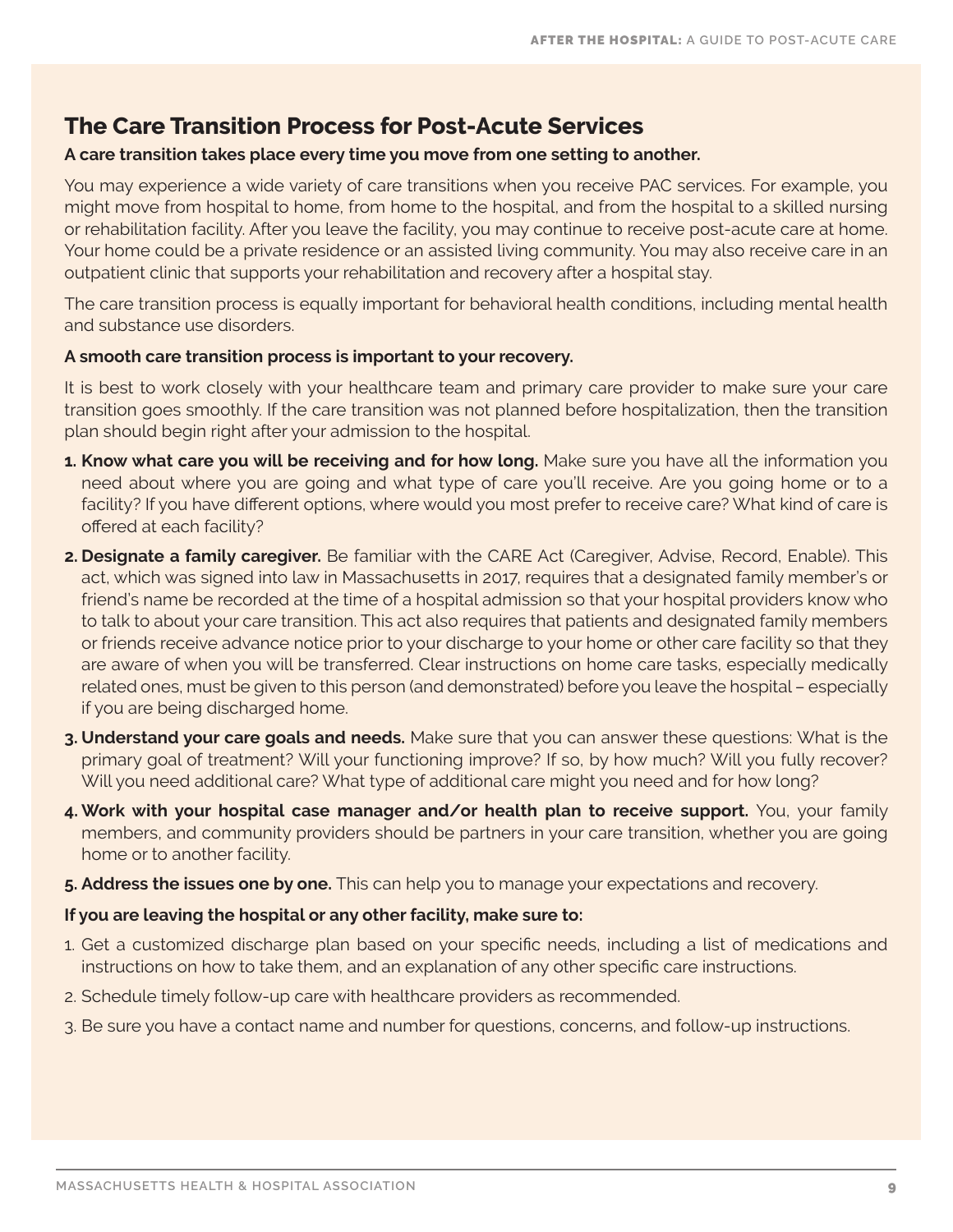

## **Step 2. Learn About Services that Meet Your Needs**

It is important to understand the range of services that are available to meet your care needs. You can do this with the support of your healthcare team and health plan or healthcare insurance company. You may also want to consider what type of non-medical support you might receive from family, friends, and neighbors.

## **Post-acute care services are available in three types of settings:**

At home

At an outpatient clinic in your local community

At a facility such as a skilled nursing facility, an inpatient rehabilitation facility, or a long-term acute care hospital

## **Post-acute care services that address specific behavioral health conditions can include:**

Social supports such as club houses

Recovery groups such as Alcoholic Anonymous, Narcotics Anonymous, recovery learning communities

Other types of peer groups for mental health and substance use disorder conditions

Residential treatment facilities



## **The Choice of Home or Facility**

You may prefer to receive post-acute care in your home. Care at home may be optimal depending on your care needs. In Massachusetts, some Medicaid and/or Medicare health plans are flexible in providing care to you in your home or community. The [One Care program,](https://www.mass.gov/service-details/one-care-fact-sheets-other-materials) the [Senior Care Options \(SCO\) program](https://www.mass.gov/senior-care-options-sco), [Visiting](https://www.vnane.org/) [Nurse Associations,](https://www.vnane.org/) and the [Program-of-All-Inclusive Care for](https://www.mass.gov/program-of-all-inclusive-care-for-the-elderly-pace) [the Elderly program,](https://www.mass.gov/program-of-all-inclusive-care-for-the-elderly-pace) also called the PACE program, are generally flexible. In addition, some medical professionals can provide virtual telehealth appointments, using personal computers, tablets, smartphones, telephones, and other devices. It is important to understand your healthcare team's recommendation for post-acute care and find the service and setting that provides the best care experience. You should also ask your health plan and/or healthcare insurance company for any guidelines that can help you make the best possible decisions.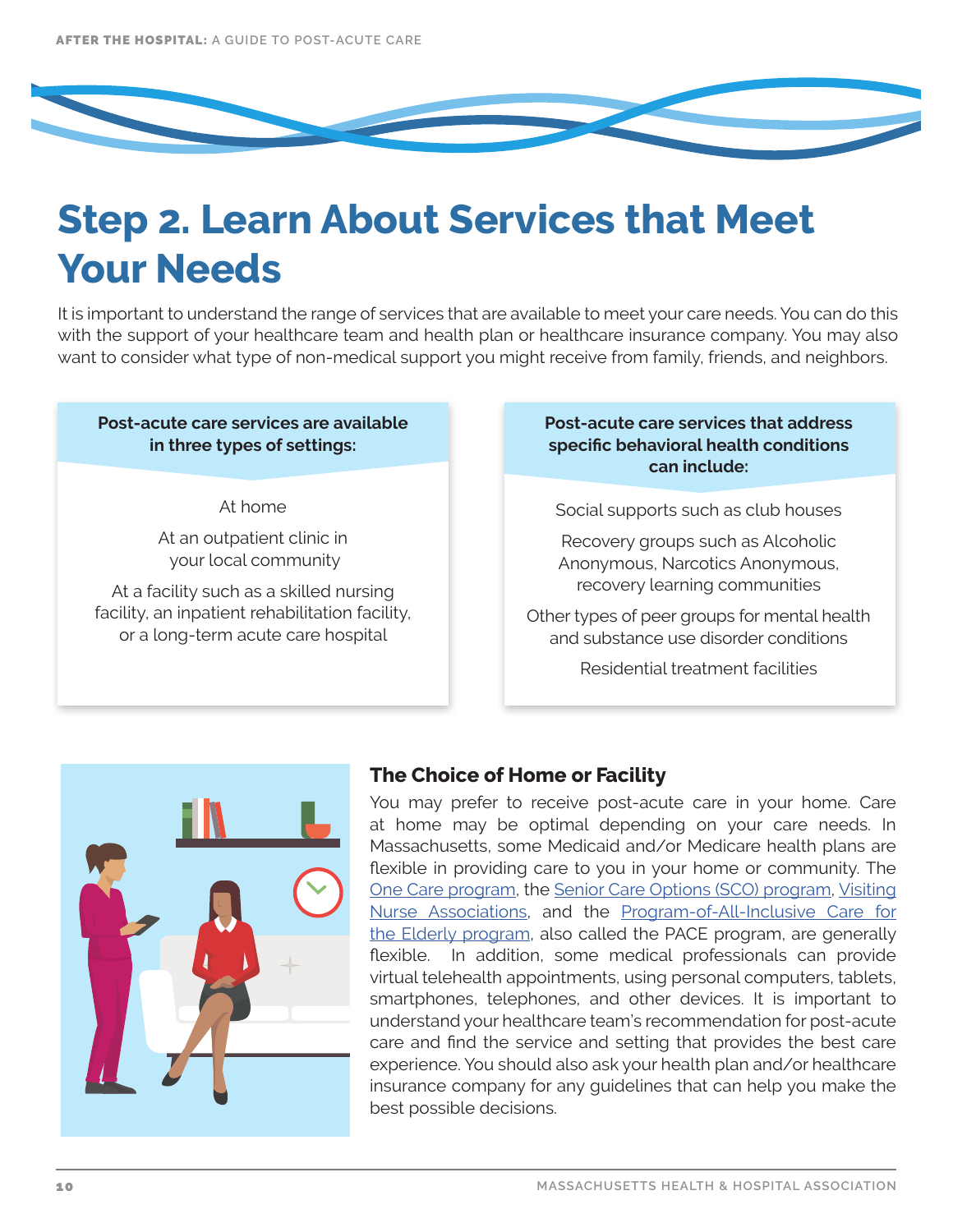

Most people go home after a hospitalization. Home may be in a private residence or an assisted living community. Going home will require advance planning to put the right services and supports in place to meet your care needs. Every patient must have an individualized plan of care based upon a full assessment of their needs. The plan of care will also detail your expected recovery timeline. Home health providers should deliver care in your home in accordance with your plan of care. As a reminder, not all insurance plans cover all home care services, so be sure to check with your insurer before scheduling services.

## **SERVICES IN YOUR LOCAL COMMUNITY**

Many people go home after the hospital and have ongoing care needs met through outpatient appointments with local providers. For example, following major surgery, a patient may need to go to a physical therapist several times a week for a couple of months. Treatments like this are referred to as "outpatient" services.

### **As part of the discharge process, you may need access to common outpatient services such as:**

- Therapy, including physical therapy, occupational therapy, speech therapy
- Rehabilitation including cardiac rehabilitation
- Behavioral health services, including mental health services and substance use disorder treatment
- Doctor/specialist follow-up visits
- Lab work and medical imaging

#### **Home healthcare services may include:**

- Post-surgical nursing care, such as wound care
- Rehabilitative nursing after a stroke or cardiac event
- Pulmonary care
- Physical, occupational or speech therapy
- Medication management and administration
- Wound care
- Intravenous therapy
- Personal care services to help you to bathe, go to the toilet, and get dressed
- Assistance with walking, mobility, and transfers
- Assistance in monitoring your health status, reducing the need for office visits for routine checks
- Monitoring your temperature, pulse, respiration, blood pressure, and weight
- Communicating with your provider and healthcare team
- Therapy, including physical therapy, occupational therapy, and speech therapy
- Palliative care services for serious illness management and hospice care for comfort care and end-of-life support
- Behavioral health services, including mental health services and substance use disorder treatment
- Case management
- Assistance with meal preparation and eating
- Assistance with household tasks, such as laundry, light housecleaning, grocery shopping, and errands
- Companionship and socialization
- Caregiver support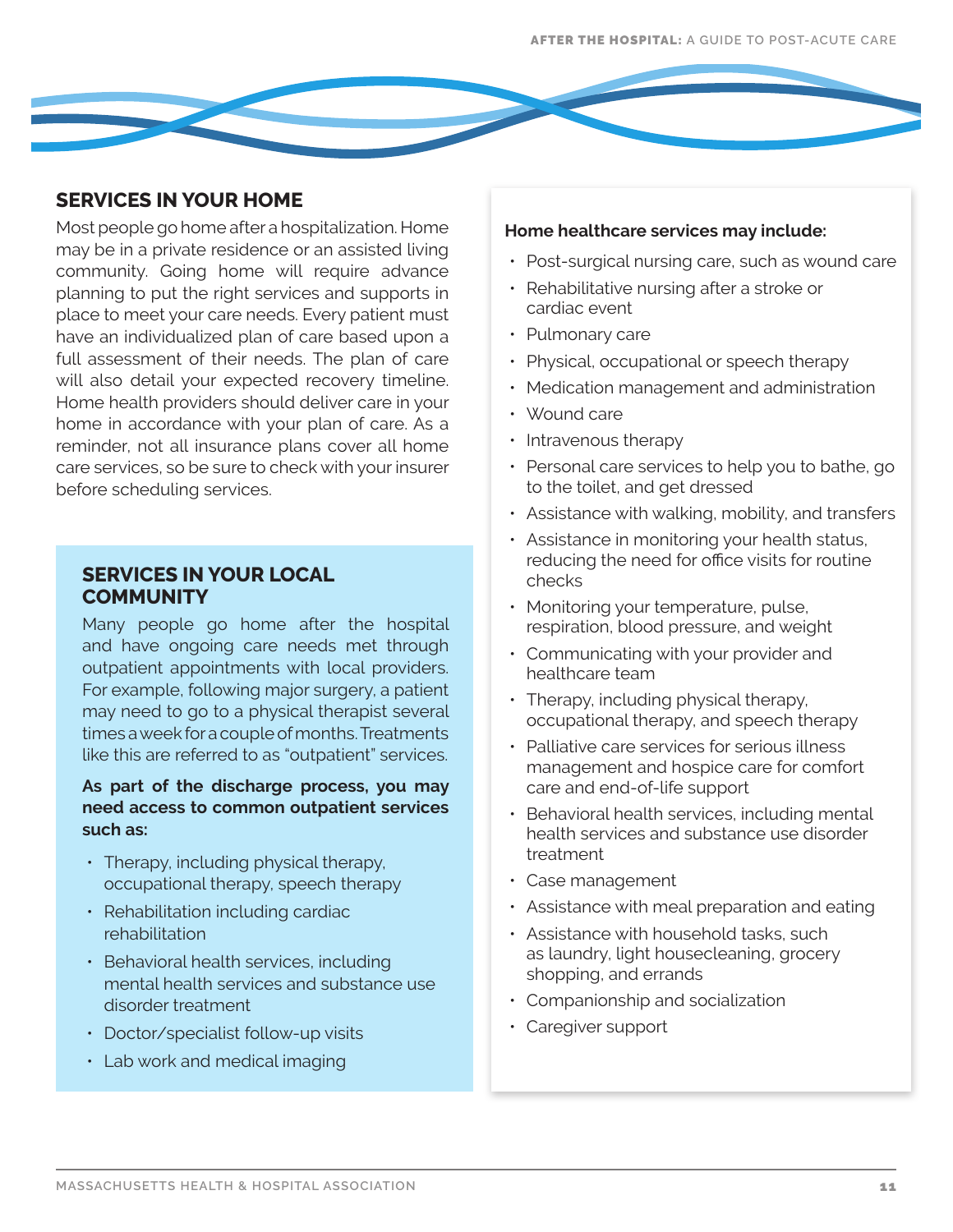

## **SERVICES IN A SPECIALIZED CARE FACILITY**

Some people have care needs that are intense and require around-the-clock specialty care in a facility. There are three common types of facilities for this type of care:

| <b>Skilled Nursing</b><br><b>Facility (SNF)</b>                    | Some people need skilled nursing care after a hospitalization. This type of facility is also<br>called a SNF.<br>SNFs are also known as nursing homes and provide short-term care (up to 100 days).<br>Short-term rehabilitation patients are usually separated from long-term stay residents<br>(who are residents of the SNF).<br>Services include skilled nursing care, physician supervision, physical therapy, occupational<br>therapy, speech-language therapy, social services, meals, dietary counseling, medical<br>monitoring, administering oral and IV medications, wound care, and managing medical<br>supplies and equipment used in the facility.<br>In a SNF, you'll receive one or more therapies for an average of one to two hours per day.                                                                                     |
|--------------------------------------------------------------------|----------------------------------------------------------------------------------------------------------------------------------------------------------------------------------------------------------------------------------------------------------------------------------------------------------------------------------------------------------------------------------------------------------------------------------------------------------------------------------------------------------------------------------------------------------------------------------------------------------------------------------------------------------------------------------------------------------------------------------------------------------------------------------------------------------------------------------------------------|
| <b>Inpatient</b><br><b>Rehabilitation</b><br><b>Facility (IRF)</b> | Some people need to go to an inpatient rehabilitation facility after hospitalization. This<br>type of facility is also called an IRF.<br>IRFs are healthcare facilities that provide intensive rehabilitation therapy, physician<br>supervision, nursing care, with physicians, nurses, and therapists coordinating care.<br>Services include physical therapy, respiratory therapy, occupational therapy, speech<br>pathology, nursing services, medication monitoring, and managing other services<br>and supplies.<br>The amount of daily rehabilitative therapy in an IRF is more intensive than a SNF. In an IRF,<br>you will receive at least three hours a day of therapy for up to six days a week.                                                                                                                                        |
| Long-Term<br><b>Acute Care</b><br><b>Hospital</b><br>(LTACH)       | Long-term acute care hospitals serve patients with more complex needs than patients<br>who go to SNFs and IRFs. They require longer hospital stays (often more than 25 days)<br>and require prolonged, highly specialized care. This type of facility is also called a LTACH.<br>Patients who are on life-sustaining equipment such as machines to assist you in<br>breathing, or who need 24/7 medical and nursing management, may be referred to an<br>LTACH after hospitalization.<br>LTACHs provide a much higher level of care than SNFs and specialize in treating patients<br>who may have more than one serious condition.<br>Services include inpatient hospital services and supplies, meals, nursing care, medications<br>administered during the stay, rehabilitation services, pain management, and intensive<br>respiratory therapy. |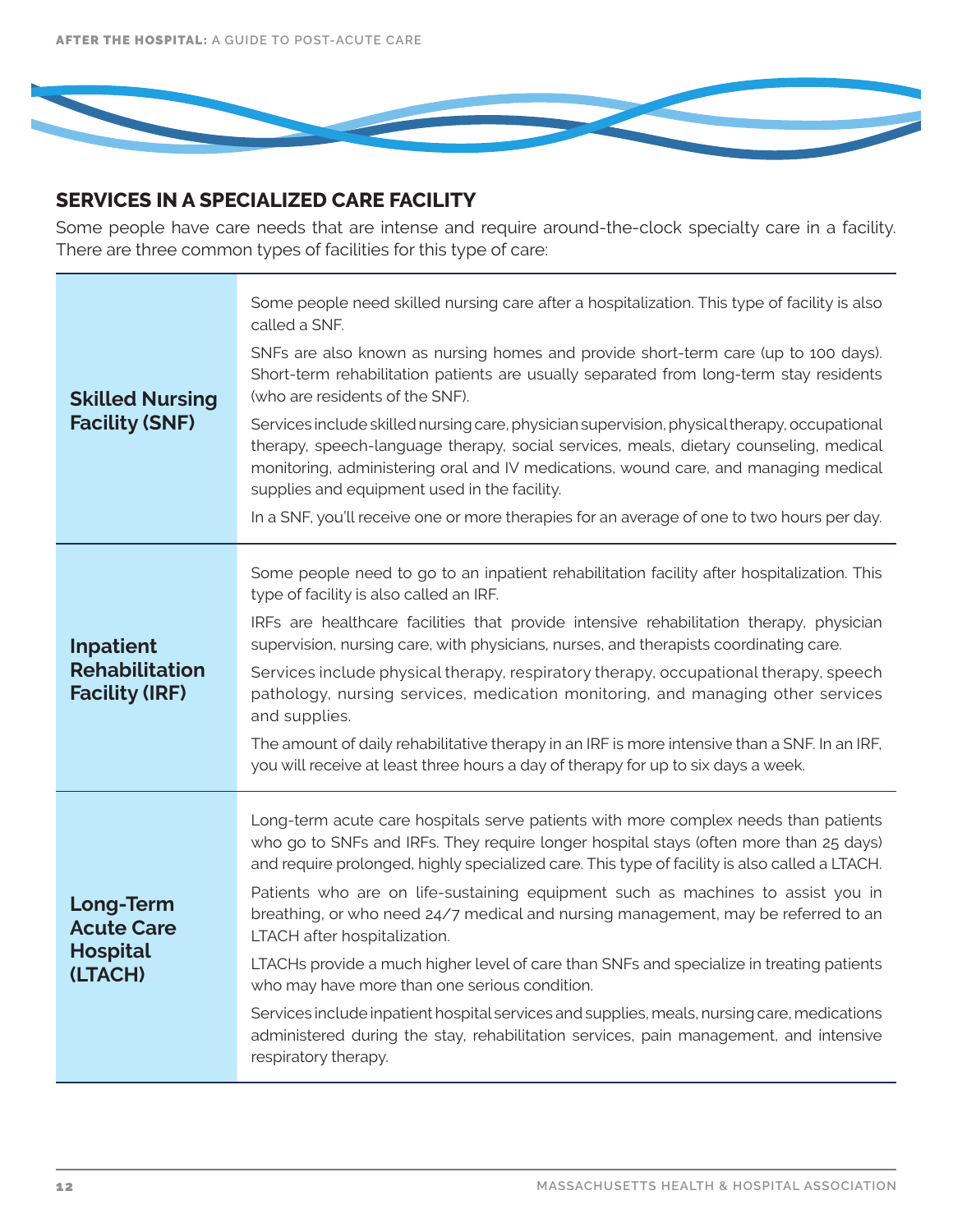AFTER THE HOSPITAL: **A GUIDE TO POST-ACUTE CARE**



## **Services in a Facility for Behavioral Health Conditions**

Behavioral health conditions include both mental health and/or substance use disorder conditions. Although this guide does not cover the range of facilities that provide post-acute care for people with behavioral health conditions, you should know that there are facility-based care options for people with behavioral health conditions. Two examples are:



**Residential Treatment Facilities** can be appropriate for individuals to address mental health and/or substance use disorder needs. To learn more about your options for facility-based or community-based options, you should speak to your provider and specialists.

**Partial Hospital Programs** operate for six hours a day and are often used as "step-down" programs to help facilitate timely discharges. This may be appropriate for individuals who are trying to cope with psychiatric issues, such as mood disorders, anxiety, and post-traumatic stress disorder. This program can also help those with co-occurring substance use disorder issues. Individuals attend a partial hospital program after an inpatient psychiatric hospital stay or to prevent further worsening of symptoms that would require hospitalization.

## **PALLIATIVE CARE**

According to the Center to Advance Palliative Care (CAPC), palliative care is "specialized medical care for people living with a serious illness. This type of care is focused on providing relief from the symptoms and stress of the illness. The goal is to improve quality of life for both the patient and the family."

Palliative care services may be provided at any time. Palliative care is based upon an individual's needs. Care plans may focus on one or several goals including:

- Managing symptoms, including side effects of treatment; and
- Improving understanding of an illness and its progression.

Palliative care can be provided along with curative treatment and does not depend on prognosis.

## **Understanding Palliative Care: Palliative Care Improves Quality of Life and Lowers Symptom Burden.**

"Palliative care specialists improve the quality of life for patients whose needs are most complex. Working in partnership with the primary care physician, the palliative care team provides: (1) time to devote to intensive family meetings and patient/family counseling; (2) skilled communication about what to expect in the future in order to ensure that care is matched to the goals and priorities of the patient and the family; (3) expert management of complex physical and emotional symptoms, including complex pain, depression, anxiety, fatigue, shortness of breath, constipation, nausea, loss of appetite, and difficulty sleeping; and, (4) coordination and communication of care plans among all providers and across all settings." Source: The Center to Advance Palliative Care (CAPC).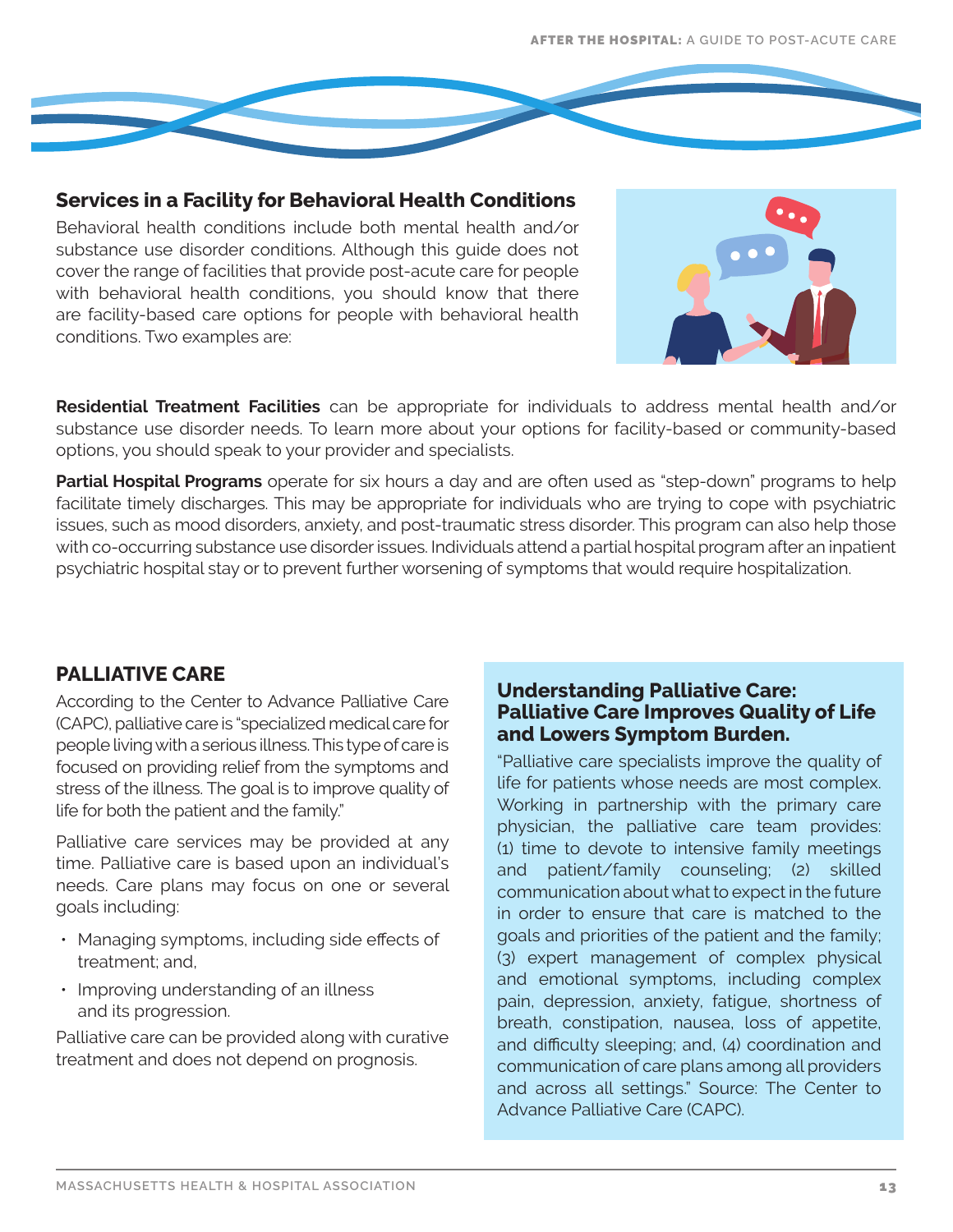

## **HOSPICE SERVICES**

When a cure is no longer possible, hospice care is designed to treat the whole person, and not just the disease. Hospice is person- and familycentered care provided by a team of healthcare professionals who work with the patient and family to design and implement a plan of care unique to the patient's diagnosis. The patient's wishes are always a priority. In addition, hospice provides all medications, services, and equipment related to the terminal illness. It is a philosophy of care that focuses on quality of life and treats the whole person – body, mind, and spirit.

Most patients receive hospice care in their home, but hospice care may also be provided in freestanding hospice facilities, hospitals, SNFs, and other care facilities such as an assisted-living residence.

#### **Hospice care provides:**

- Specialized nursing and medical care, pain management, and emotional and spiritual support based on the patient's needs and wishes
- Support for the patient's family
- Caring, not curing

## **Understanding Hospice Care: The Level and Location of Hospice Care**

The type and amount or level of hospice care needed will vary across patients and conditions. If you or a loved one are exploring the option of hospice care, it is best to talk with your primary care provider to understand what options may be available. It is important to note that not all options are covered by all insurers; it is recommended that you check with your health insurance company or Medicare to ensure that the recommended hospice services are covered. The National Hospice and Palliative Care Organization is a great resource to begin exploring hospice care options and find care near you or a loved one: <https://www.nhpco.org/>.

| <b>Routine Hospice</b><br>Care              | This level care is the most common level of hospice care. With this type of care, an<br>individual has usually elected to receive hospice care at their home residence.                                                                                                                                                                                                                                                                                                                      |
|---------------------------------------------|----------------------------------------------------------------------------------------------------------------------------------------------------------------------------------------------------------------------------------------------------------------------------------------------------------------------------------------------------------------------------------------------------------------------------------------------------------------------------------------------|
| <b>Continuous</b><br><b>Home Care (CHC)</b> | This level of care is provided for between 8 and 24 hours a day to manage pain and<br>other acute medical symptoms. CHC services must be predominately nursing care,<br>supplemented with caregiver and hospice aide services. CHC services are intended to<br>maintain the patient at home during a pain- or symptom-related crisis.                                                                                                                                                        |
| <b>Inpatient Respite</b><br>Care (IRC)      | This level of care is available to provide temporary relief to the patient's primary caregiver.<br>Respite care is provided in a hospital, hospice facility, or a long-term care facility that has<br>sufficient 24-hour nursing personnel present.                                                                                                                                                                                                                                          |
| <b>General Inpatient</b><br>Care (GIP)      | This level of care is provided for pain control or other acute symptom management. GIP<br>begins when other efforts to manage symptoms are not sufficient. GIP can be provided in a<br>Medicare-certified hospital, hospice inpatient facility, or nursing facility that has a registered<br>nurse available 24 hours a day to provide direct patient care. This is a short-term benefit.<br>Once symptoms are under control, the goal is for the patient to return to the previous setting. |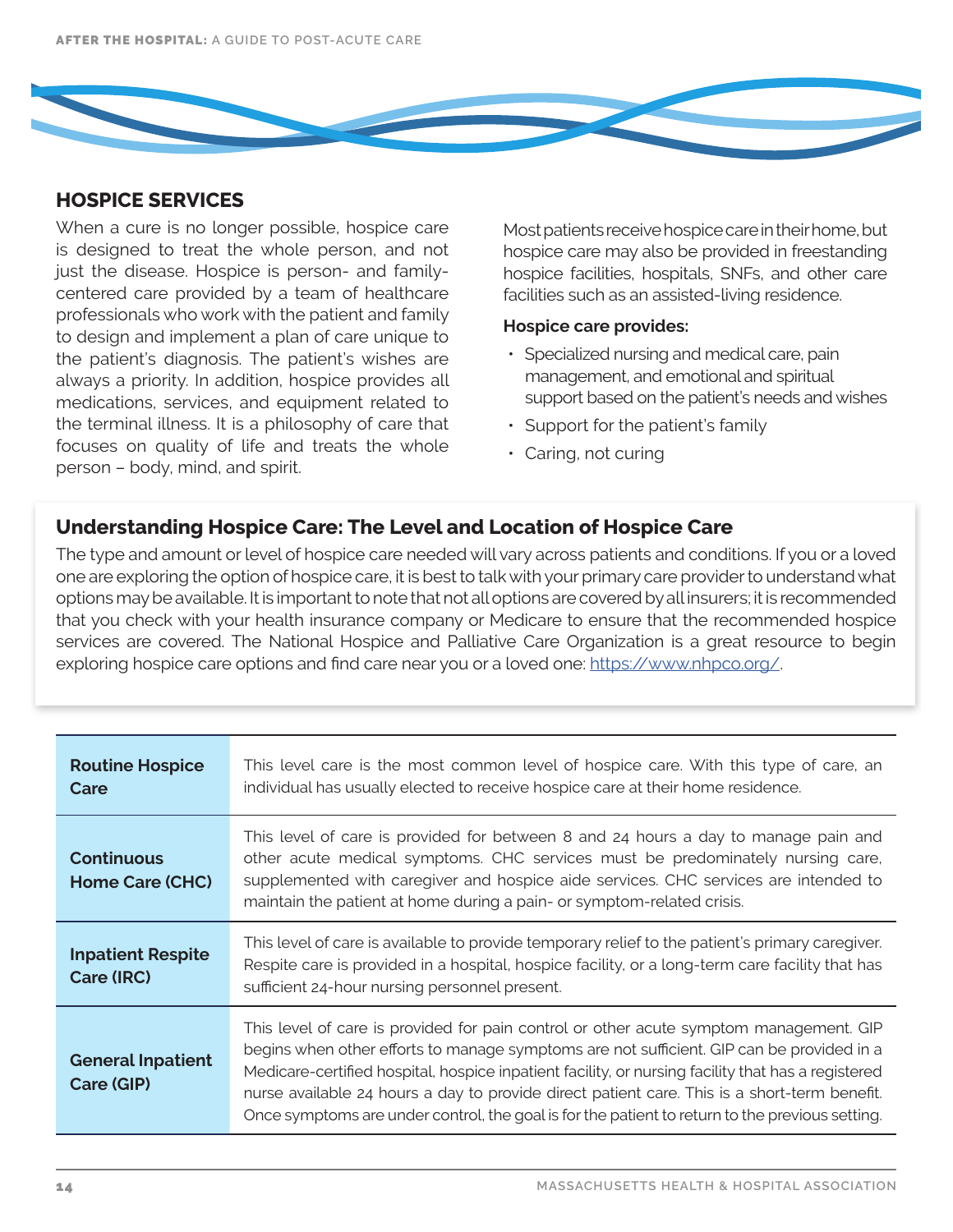

# **Step 3. Talk to Your Health Insurance Company or Health Plan**

The best way to find out what your health insurance will cover is to contact your health plan customer service staff or health insurance company. Most health insurers will pay for post-acute care, but health insurers vary in what they will cover. If you have a case manager, they may be able to assist you with this process.

Always check with your health plan to verify the specifics around your coverage and benefits. Ask your plan what is covered based upon your healthcare needs. Ask your plan what services are not covered and what you might be expected to pay.

If you are returning home from the hospital, you will want to work closely with your health plan to ensure that your needs are met. You might also need help with climbing stairs, shopping for groceries, or taking care of your pet.

Health insurers will vary in what they cover.

- Medicare, including original Medicare and Medicare Advantage
- MassHealth, including managed care and integrated care plans
- Commercial (health plans offered through an employer)
- Tricare (military benefits)
- Veterans Benefits Administration

## **HEALTH INSURANCE COVERAGE QUESTIONS TO ASK YOUR HEALTH INSURER OR HEALTH PLAN**

Take the time to ask your health insurer or health plan these types of questions.

- What is my post-acute care coverage?
- What is my coverage for care at home?
- What is my coverage for care in a facility?
- Does my coverage limit which facilities I can go to?
- What will these services cost me?
- Are there any restrictions on coverage for this service?
- Are there any limits on how long insurance will pay for this service?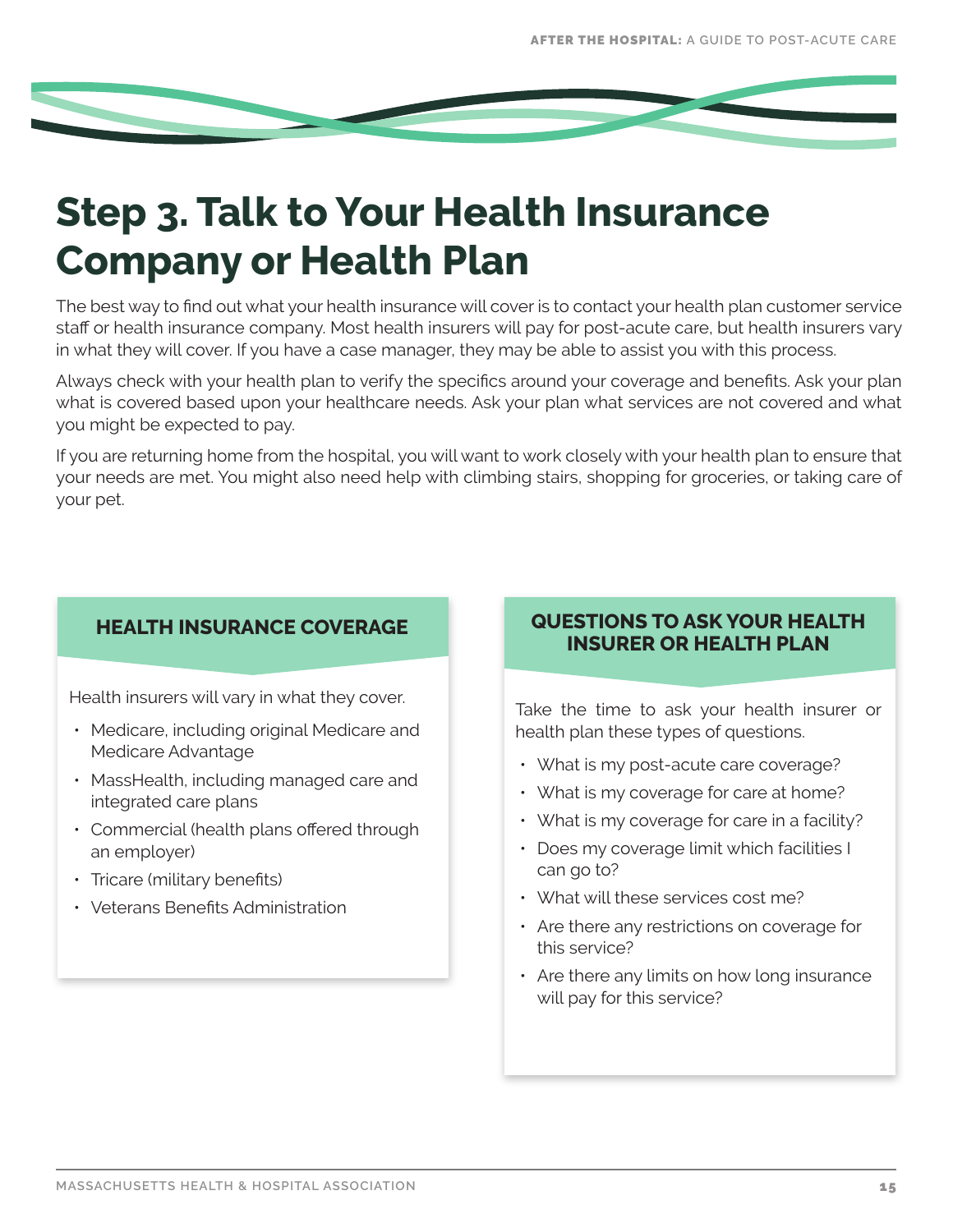## **MASSHEALTH AND MEDICARE COVERAGE FOR POST-ACUTE CARE**

- **• MassHealth,** under certain programs, can be more flexible than other insurers in providing coverage for care and services at home. For example, if you are enrolled in a One Care plan through the MassHealth One Care program, a plan through the Senior Care Options (SCO) program, or a PACE program through the Program of All-Inclusive Care for the Elderly (PACE), you may have coverage to receive your postacute care needs at home. You will also want to ask your MassHealth insurer and/or health plan for the list of facilities with which they contract.
- **• Medicare** offers Medicare Advantage (MA) health plans, which can include a more flexible set of services than traditional Medicare. If you are enrolled in a Medicare Advantage plan, you may have expanded options for care such as home supports and transportation assistance; however, Medicare Advantage plans can be more limited in coverage for other services, such as an admission to an inpatient rehabilitation facility.

## **COVERAGE FOR BEHAVIORAL HEALTH UNDER MASSHEALTH**

According to experts, post-acute coverage for people with behavioral health needs, including mental health and substance use, is critically important. You will also want to ask your insurer and/or health plan for the list of facilities with which they contract.

For example, many people under MassHealth may be eligible to receive post-acute care behavioral health services through the Massachusetts Behavioral Health Partnership (MBHP). MBHP manages a variety of services in multiple settings to meet the needs of patients and promote the principles of rehabilitation, recovery, and resiliency. Services include outpatient mental health services, outpatient substance use disorder services, emergency services, and inpatient services.

Visit the Home Page to learn more: [https://www.masspartnership.com/pcc/BehavioralHealthResources.asp](https://www.masspartnership.com/pcc/BehavioralHealthResources.aspx)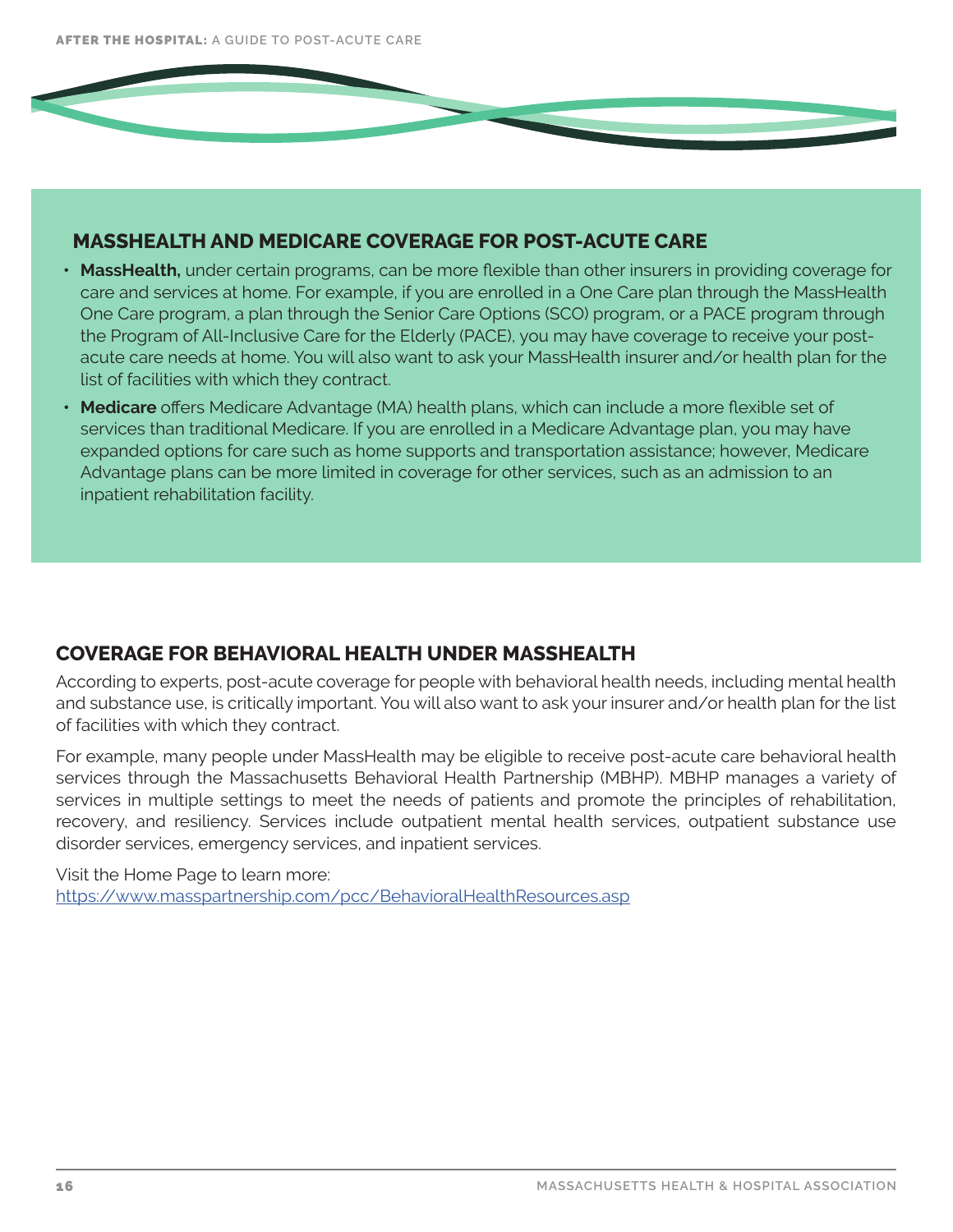## **Step 4: Find Out More About Your Providers**

## **SAFETY**

Ask your provider(s) to learn more about their safety protocols, emergency preparedness plans, and infection control policies and procedures. Safety questions and concerns should apply to all types of providers, from facilities to community providers, such as home health providers.

## **QUALITY**

Patients and their families should collect information on the quality of home health agencies and facilities (see resources below). Patients should also find out how the facility communicates and shares important information with primary care providers.

Patients should review the list of resources below. It is important to note, however, that this list of resources is not comprehensive. The information on provider quality is limited in nature.

## **CONVENIENCE**

Patients should take into consideration travel time and how convenient the facility is for family members to visit. Patients and families should ask about visiting hours and policies as well as potential restrictions. Keep in mind that the most convenient option may not always be the best option, depending on quality, safety, and availability of services.

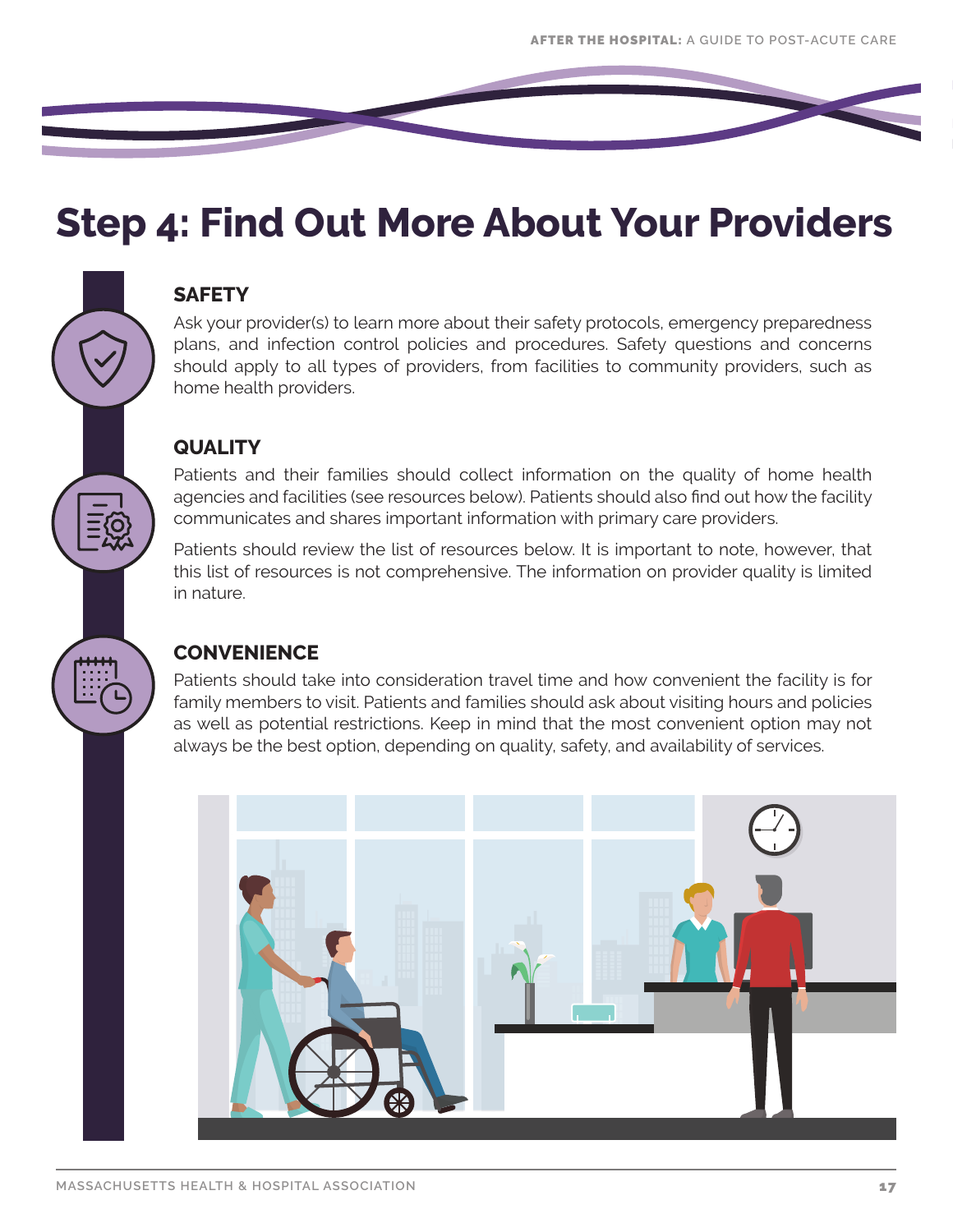

The best way to learn more about quality and to pick a facility is to do some homework. Be sure to find out if your primary care provider or health insurance plan has an affiliation or agreement with the facility.

- Tour the facility and talk with residents, families, and staff – if that's possible
- Observe the facility's cleanliness
- Gather information on quality and discharge success

There are several resources that can help you learn more about the quality of a facility or agency.

### **Five-Star Nursing Home Quality Rating System.**

The Centers for Medicare and Medicaid Services (CMS) has the Five-Star Nursing Home Quality Rating System. This system gives nursing facilities ratings for: (1) health inspections, based upon outcomes from state health inspection surveys; (2) staffing, based upon comparative staffing levels; and (3) quality, based upon resident-level quality measures. Nursing homes receive ratings based on how they compare to each other. Nursing homes also receive an overall star rating from one to five (five being the top score). The overall rating reflects a nursing home's performance on three sources: health inspections, staffing, and quality of resident care measures.

Five-Star Nursing Home Quality Rating System is available at:

[https://www.medicare.gov/care-compare/?providerT](https://www.medicare.gov/care-compare/?providerType=NursingHome&redirect=true) [ype=NursingHome&redirect=true](https://www.medicare.gov/care-compare/?providerType=NursingHome&redirect=true)

### **The Nursing Home Survey Performance Tool.**

The Massachusetts Department of Public Health has developed the Nursing Home Survey Performance Tool. This tool provides information about individual nursing homes in Massachusetts to serve as a resource for consumers who are making decisions about their healthcare.

The Nursing Home Survey Performance Tool is available at:

[https://www.mass.gov/guides/nursing-home-survey](https://www.mass.gov/guides/nursing-home-survey-performance-tool)[performance-tool](https://www.mass.gov/guides/nursing-home-survey-performance-tool)

## **Medicare.gov. Find Healthcare Providers: Compare Care Near You.**

Find Medicare-approved providers near you and compare care quality for doctors, hospitals, dialysis facilities, hospice centers, and more. This site contains information on home health agencies, skilled nursing facilities, inpatient rehabilitation facilities, and longterm acute care hospitals. For example, for inpatient rehabilitation facilities, you can find out how the facility scores along several key indicators. Indicators include complications, results of care, infection control, readmissions, and successful return to home and community.

Compare Care is available at:

<https://www.medicare.gov/care-compare/>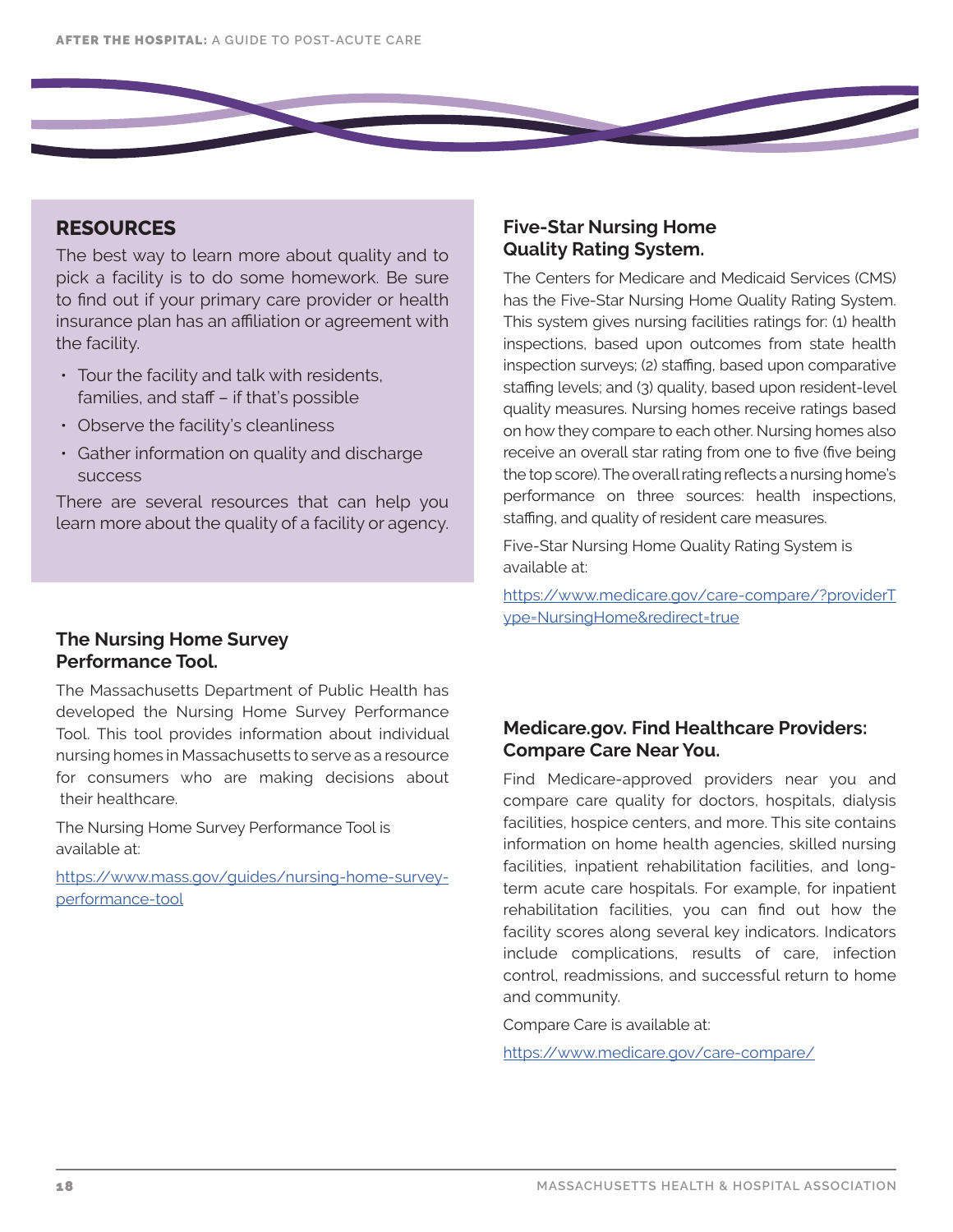

## **Veterans Administration's Community Living Center (CLC) Compare Report.**

The Veterans Administration (VA) has also developed tools to report on quality. This tool provides information on the quality of care provided in nursing homes. This includes information about the VA Community Living Centers and private sector nursing homes with whom the VA contracts. The VA's system is called the VA's Community Living Center (CLC) Compare Report. This report features a star rating system adapted from Medicare's Five Star Rating Methodology. The CLC ratings are based on health surveys, staffing, and quality of resident care measures.

The VA's Compare Report is available at:

[https://www.accesstocare.va.gov/CNH/FindCommun](https://www.accesstocare.va.gov/CNH/FindCommunityNursingHomes?LocationText=02465&SortOrder=0&Radius=) [ityNursingHomes?LocationText=02465&SortOrder=0&R](https://www.accesstocare.va.gov/CNH/FindCommunityNursingHomes?LocationText=02465&SortOrder=0&Radius=) [adius=50&UserLatitude=-1&UserLongitude=-1](https://www.accesstocare.va.gov/CNH/FindCommunityNursingHomes?LocationText=02465&SortOrder=0&Radius=)

## **Ombudsman Programs.**

An ombudsman is an advocate. The ombudsman service in Massachusetts offers a free service for older adults to voice their complaints and have concerns addressed so they can live with dignity and respect. These programs serve individuals in assisted living residences, home health care agencies, and long-term care facilities like nursing homes and rest homes.

Ombudsman information available at:

[https://www.mass.gov/service-details/ombudsman](https://www.mass.gov/service-details/ombudsman-programs)[programs](https://www.mass.gov/service-details/ombudsman-programs)

## **Mass.gov. Checklists for deciding on a Long-Term Care Nursing Facility and Rest Home.**

Some people will need longer-term stays. This site contains many helpful questions and guidance.

Checklists are available at:

[https://www.mass.gov/info-details/checklists-for](https://www.mass.gov/info-details/checklists-for-deciding-on-a-long-term-care-nursing-facility-and-rest-home)[deciding-on-a-long-term-care-nursing-facility-and](https://www.mass.gov/info-details/checklists-for-deciding-on-a-long-term-care-nursing-facility-and-rest-home)[rest-home](https://www.mass.gov/info-details/checklists-for-deciding-on-a-long-term-care-nursing-facility-and-rest-home)

## **RESOURCES FOR BEHAVIORAL HEALTH AND RELATED SOCIAL SERVICES**

The Network of Care Massachusetts is a searchable online collection of more than 5,500 behavioral health and related social services. It has links to connect with people who can assist you, as well as applications for MassHealth, the Department of Mental Health, Supplemental Nutritional Assistance Program (SNAP) benefits, and more. It also includes a 30,000-item library to improve health literacy and well- being.

Network of Care is available at:

[https://massachusetts.networkofcare.org/mh/](https://massachusetts.networkofcare.org/mh/index.aspx) [index.aspx](https://massachusetts.networkofcare.org/mh/index.aspx)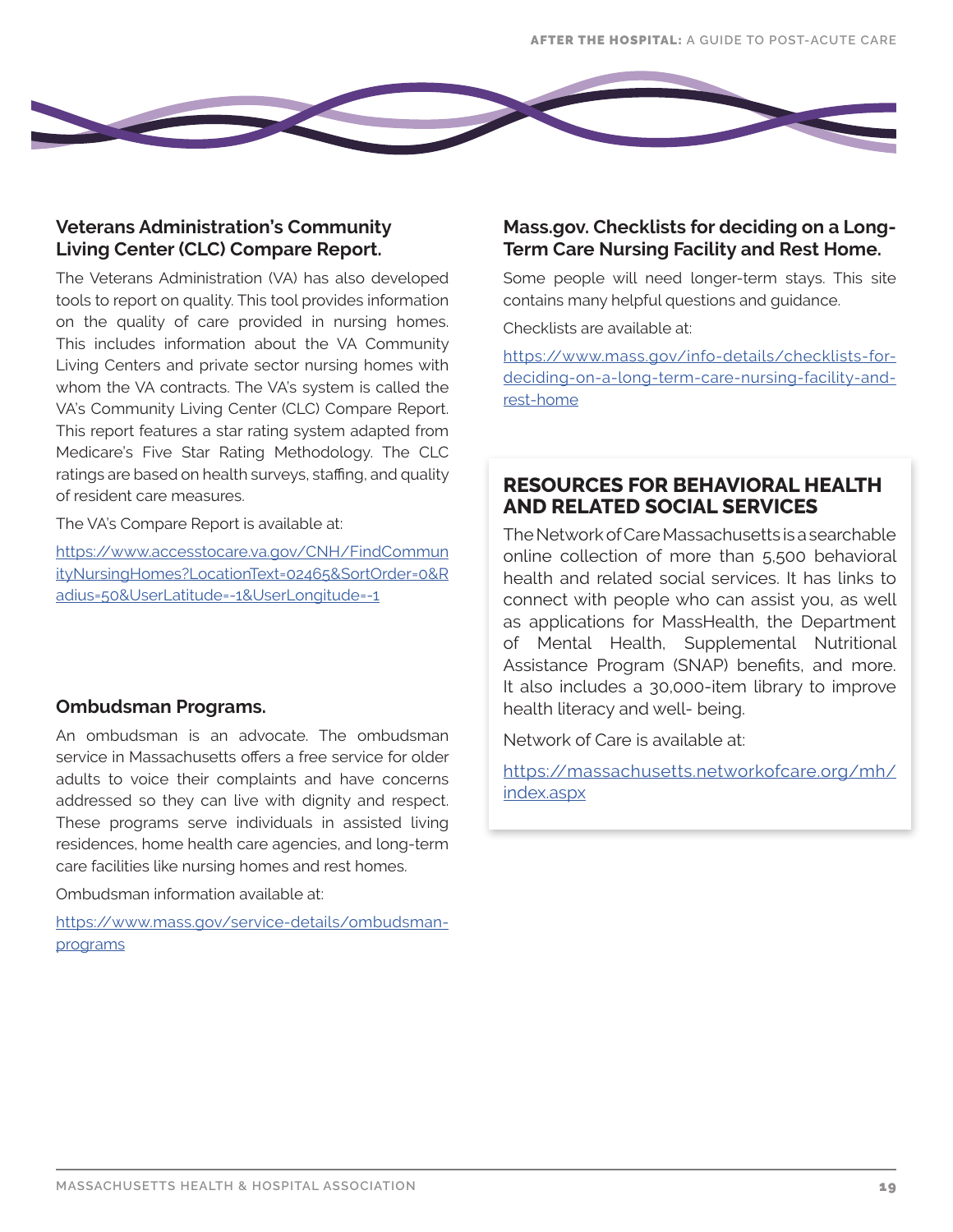## **Example Questions to Ask When Selecting a Nursing Home for a Short-Term Rehabilitation Stay**

- Does the facility score high on inspection reports?
- Are services licensed or accredited?
- What areas have they identified for improvement?
- What type of infection control measures are in place?
- Is the place clean and well-maintained?
- Is the building easily accessible indoors and outdoors?
- Does the facility conduct patient/family satisfaction surveys?
- What specialized services are available?
- How much therapy do patients receive?
- What is the staff-to-patient ratio?
- What types of treatment team members will be active with my recovery?
- What can be expected about the transition from hospital to rehabilitation?
- What items should you bring and what is provided?
- How do family members participate in care planning meetings?
- What is the process for helping set up in-home services if needed after the stay?
- How much therapy do patients receive?

## **Example Questions to Ask When Selecting A Home Care Agency**

- Does the agency have literature describing its services, fees, and billing? If so, will they send you copies?
- Does the agency work with the client to develop a written plan of care or service contract? If so, how often is this plan updated?
- Does the agency directly employ its workers or are they independent contractors? (They should be directly employed.)
- Does the agency pay workers' compensation insurance and payroll taxes for its workers?
- Does the agency provide a written list of client and family rights?
- Will the agency provide interpreter services, if needed?
- How does the agency screen and evaluate their employees?
- Are caregivers, supervisors, and backup available 24/7/365?
- How does the agency investigate complaints and/or resolve conflicts between its staff and clients?
- Can the agency document that it carries professional and general liability insurance?
- Will the agency provide a list of local references?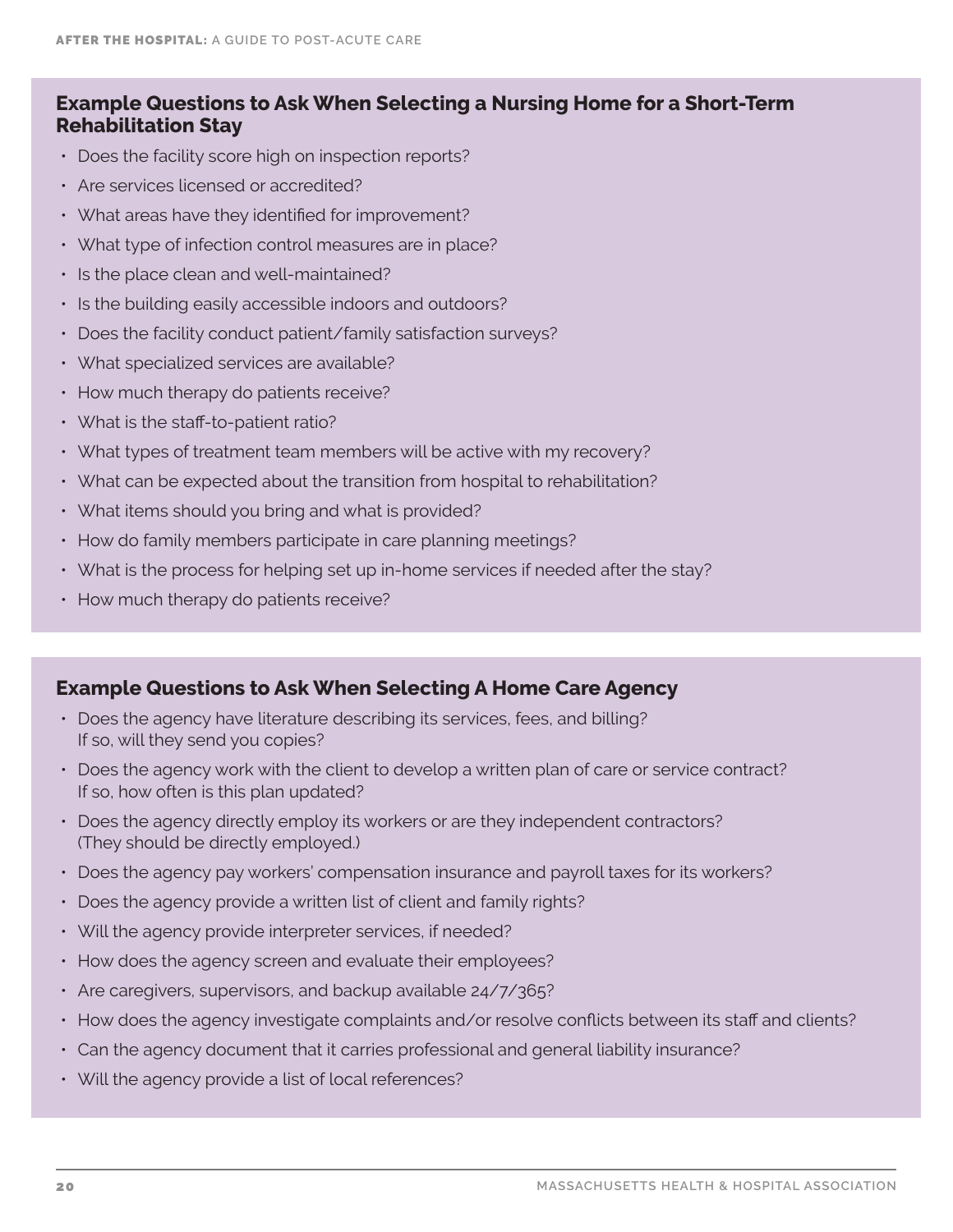

# **Step 5. Make the Choice that is Right for You**

## **Six Tips for Patients and Families in Finding Post-Acute Care**

**Tip #1. Make sure your care plan meets your goals.** You will need to tell your healthcare team about your personal goals and needs so that they understand what is important to you. Your healthcare team includes your family and care providers involved in your care. This could include your primary care provider, your specialist, case manager, or a care coordinator through your health plan. They can help by discussing options that align with your goals.

**Tip #2. Collect information on health insurance coverage and costs.** You will want to contact your health plan or healthcare insurance company using the number on your insurance card. You will want to understand what your out-of-pocket costs will be with different care options.

**Tip #3. Collect information about your provider options.** You will want to learn about the quality and safety of the service provider, using trusted local, state, and federal information sources. There are resources in this guide to help you find this information.

**Tip #4. Ask someone to be your "eyes and ears" for any care transitions.** If possible, include someone who can serve as your care partner. You might want a trusted family member or friend to accompany you during transfers from one setting to another. This person can keep track of paperwork, discharge instructions or other communications, while you move from one setting to another.

**Tip #5. Seek answers.** Don't be afraid to ask questions. Some of the information may be new to you. The information can be confusing. Make sure your healthcare professional provides clear information and instructions about your post-acute care plan and follow up needs.

**Tip #6. Designate a healthcare proxy and complete advance directives.** Planning for your future care can include planning for the unexpected, as well. If you have not already done so, it is recommended that everyone have a "Health Care Proxy" to make decisions about your care should you not be able to do so. If you or a family member has a serious advancing illness or medical frailty, adults can choose to complete a MOLST form (Medical Orders for Life Sustaining Treatment) with your physician, nurse practitioner or physician's assistant. Talk to your clinician about your prognosis, treatment options, and the care you want/ do not want. Your clinician will transfer your choices to the MOLST form, which is followed by every clinician across all care settings. Honoring Choices MA provides up-to-date healthcare planning information, no-cost Massachusetts planning documents, and many resources for adults, families, and caregivers. Its network of Community Partners can help you get connected to care in your community as well.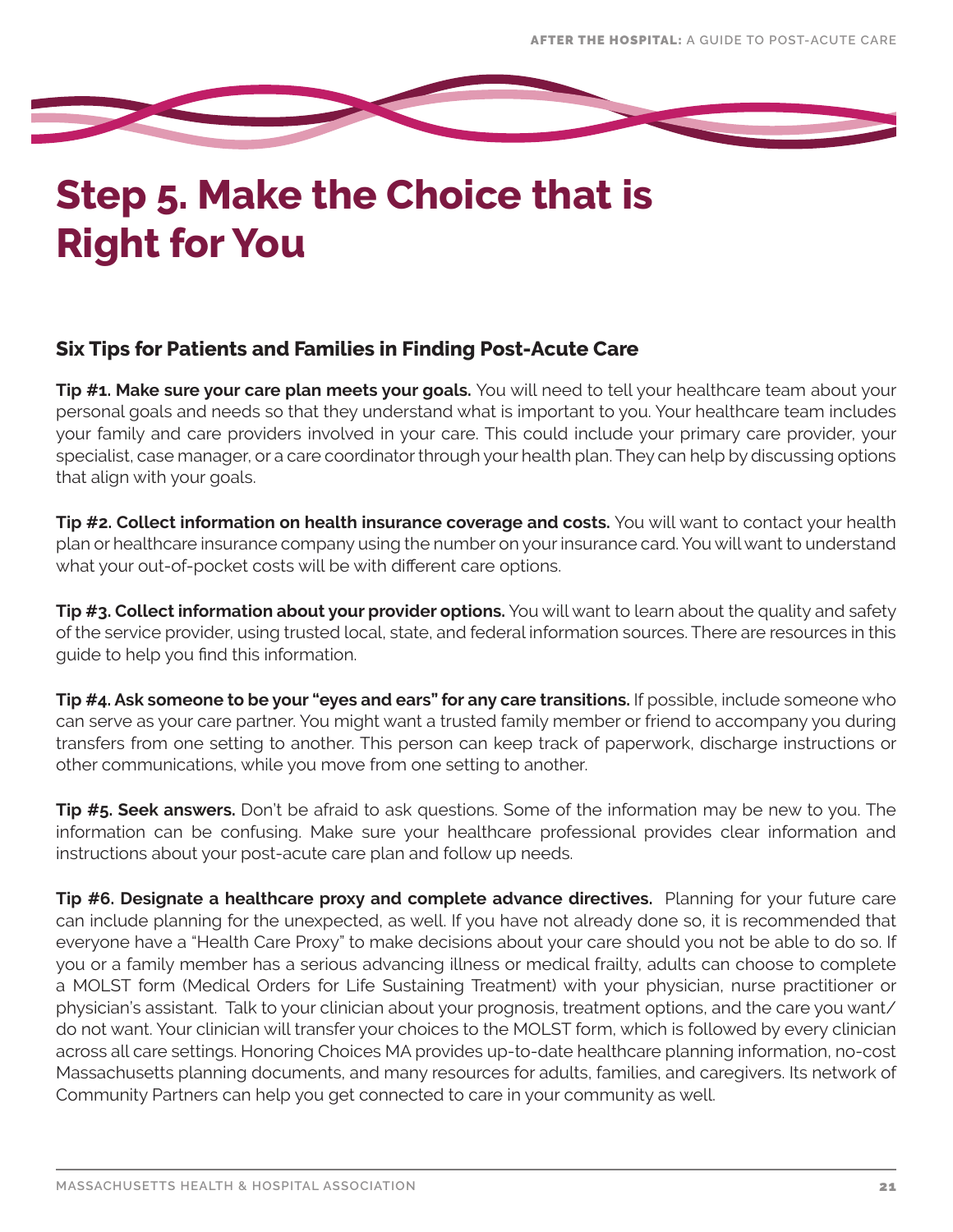## **Key Community Organizations to Support Patients**

Massachusetts has many types of community organizations that can help you in your recovery.

**Aging Service Access Points (ASAPs)** provide the following direct and protective services: information and referral; interdisciplinary case management; intake and assessment; development and implementation of service plans; monitoring of service plans; reassessment of needs; and investigations of abuse and neglect of elders.

More information is available at:

<https://www.mass.gov/service-details/aging-services-access-points-asap>

Note: Some Area Agencies on Aging (AAAs) are also ASAPs. AAA offices provide many different services to Massachusetts residents that are 60 years of age and older. The AAAs can assist and offer guidance on nutrition, caregiver support, assistance programs and referrals, ombudsmen assistance, insurance counseling, and even transportation.

**Independent Living Centers (ILCs)** are private, nonprofit, consumer-controlled organizations providing services and advocacy by and for people with all types of disabilities. They create opportunities and help you achieve your greatest level of independent living within your family or community.

More information available at:

<https://www.mass.gov/independent-living-centers> <https://www.mass.gov/service-details/independent-living-centers>

**Recovery Learning Communities (RLCs)** are consumer-run networks of self-help/peer support, information and referral, advocacy, and training activities. Training in recovery concepts and tools, advocacy forums, and social and recreational events are all part of what goes on in an RLC. The doors are open to all individuals with a serious mental illness. RLCs work collaboratively with mental health providers, other human service agencies, and the community at large to forward the mission of community integration and respect for people with mental health conditions. RLC activities are designed to appeal to the range of people in the community, including people of all racial and ethnic backgrounds, and people of all co-occurring disabilities. RLCs are for everyone.

More information available at:

<https://www.mass.gov/service-details/recovery-learning-communities>

**Massachusetts Clubhouse Coalition (MCC).** The Massachusetts Clubhouse Coalition is dedicated to expanding employment, housing, educational, social, and leadership opportunities available to Massachusetts residents who have a mental illness. The MCC was organized to uphold and promote the values, principles, and financial integrity of the international clubhouse model toward the empowerment of people with mental health needs. Toward this purpose, the MCC will take action, advocate, provide support, and offer opportunities to network and educate itself and the community while working as an organization to remove barriers to successful community integration. The Massachusetts Clubhouse Coalition is committed to helping clubhouses and individual clubhouse members reach their full potential.

More information about clubhouses:

<https://www.massclubs.org/massachusetts-clubhouses> <https://www.massclubs.org/contact>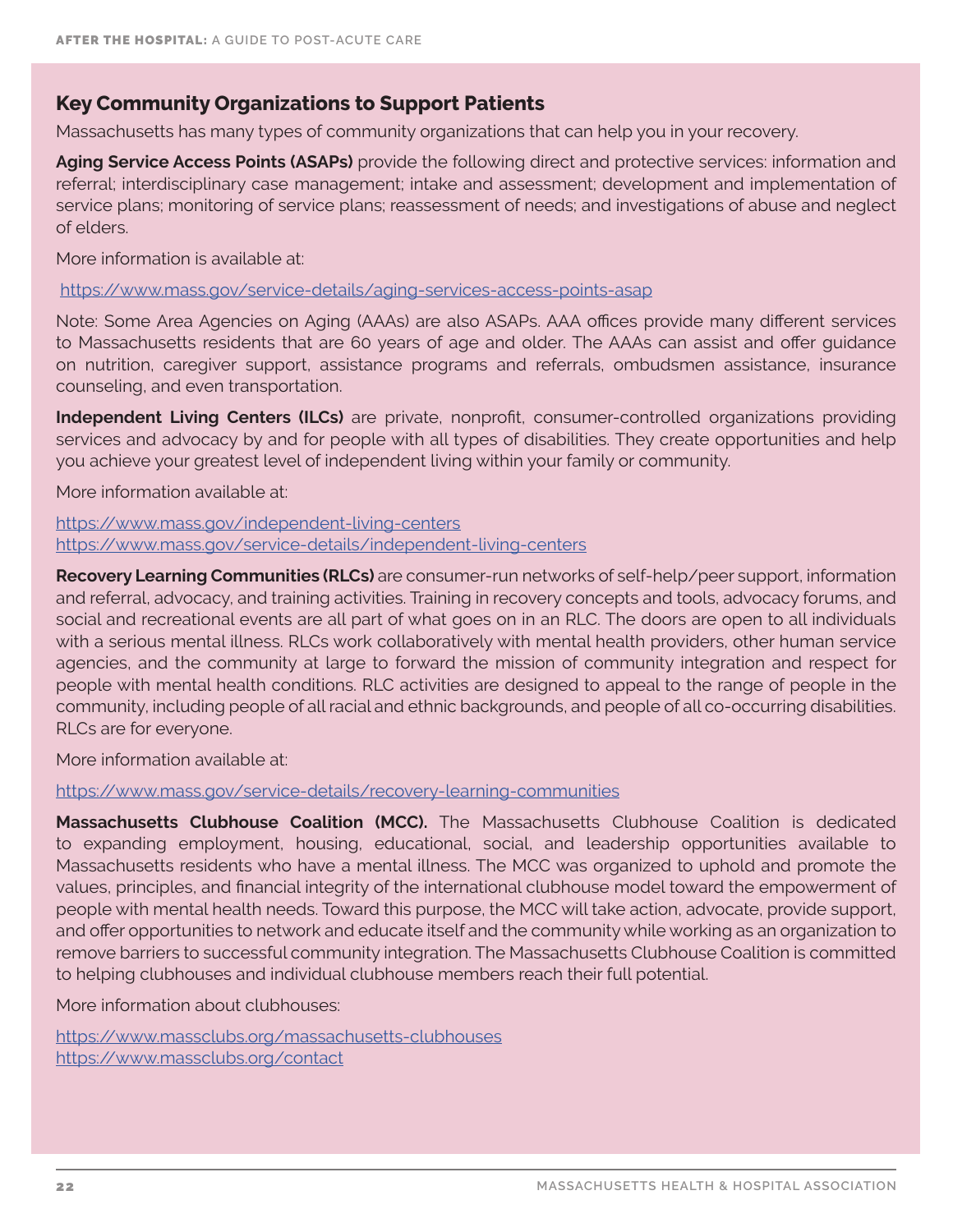

# Section 3. Helpful Resources

## **Community Organizations**

## **Aging Service Access Points (ASAPs)**

<http://masshomecare.info/wp/wp-content/uploads/downloads/2015/03/ASAP-AAAs-by-City-Town-2014-10-14.pdf> <https://www.mass.gov/service-details/aging-services-access-points-asap>

ASAPs provide the following direct and protective services: information and referral; interdisciplinary case management; intake and assessment; development and implementation of service plans; monitoring of service plans; reassessment of needs; and investigations of abuse and neglect of elders.

## **Independent Living Centers (ILCs)**

### <https://www.mass.gov/independent-living-centers>

If you have a disability, an Independent Living Center (ILC) can help you live on your own or be more independent while living with others.

## **Recovery Learning Communities (RLCs)**

#### <https://www.mass.gov/service-details/recovery-learning-communities>

Recovery Learning Communities (RLCs) are consumer-run networks of self-help/peer support, information and referral, advocacy, and training activities. Training in recovery concepts and tools, advocacy forums, and social and recreational events are all part of what goes on in an RLC.

## **Massachusetts Clubhouse Coalition (MCC)**

## <https://www.massclubs.org/massachusetts-clubhouses>

MCC is dedicated to assisting adults with major mental illness to live full, productive, stable lives in the community. There are 32 community-based vocational and social rehabilitation centers, called "clubhouses." Membership in the MCC is awarded to clubhouses (and their members and staff) which achieve certification from the International Center for Clubhouse Development (ICCD) ensuring the quality of services provided by these rehabilitation centers.

## **Honoring Choices, MA**

#### <https://www.honoringchoicesmass.com/>

Honoring Choices Massachusetts is a consumer-oriented, non-profit organization focused on the rights of every adult to direct their healthcare choices and to make a plan to receive the best possible care that honors their values and choices all through their lives.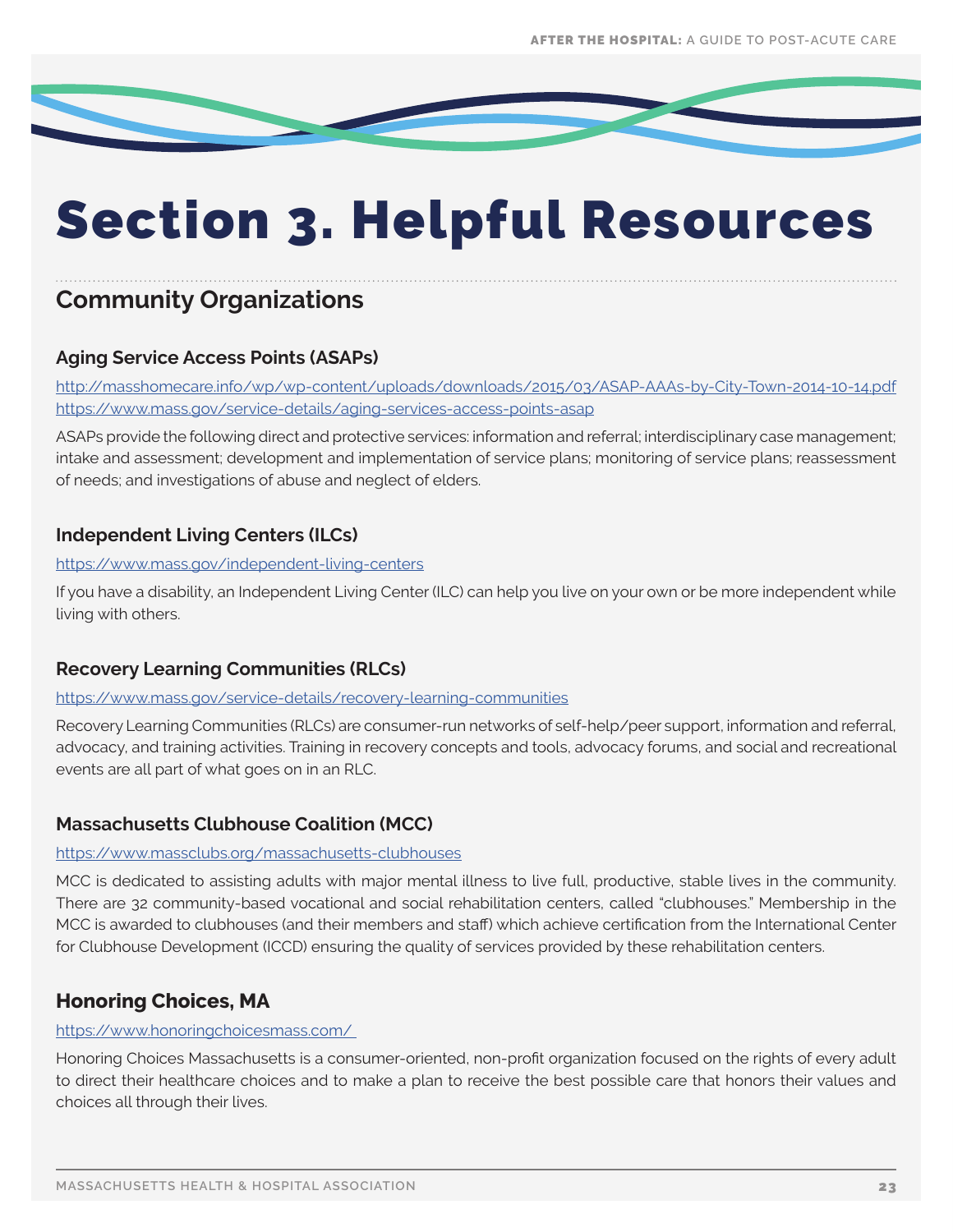## **Professional Organizations**

## **Association for Behavioral Healthcare (ABH)**

#### <https://www.abhmass.org/>

The Association for Behavioral Healthcare promotes and advocates for community-based mental health and addiction treatment services.

## **Home Care Alliance of Massachusetts (HCA of MA)**

#### <https://www.thinkhomecare.org/page/about>

The alliance can provide a comprehensive list of home health and home care agencies searchable by geography or service. This is a trade association of home care agencies that promotes home care as an integral part of the healthcare delivery system; it provides essential and timely information and learning opportunities to members.

## **Hospice and Palliative Care Federation of Massachusetts (HPCFM)**

#### <https://www.hospicefed.org/>

This is a professional membership organization for hospice and palliative care providers. This federation provides resources and referrals to patients and families.

## **LeadingAge Massachusetts**

#### <https://www.leadingagema.org/>

This is a membership organization supporting not-for-profit aging service providers offering tools, resources, and advocacy and education to members. In addition, LeadingAge of Massachusetts provides information and resources for consumers.

## **Massachusetts Association of Behavioral Health Systems (MABHS)**

#### <https://www.mabhs.org/contact.htm>

The Massachusetts Association of Behavioral Health Systems (MABHS) is the only trade association in Massachusetts whose central mission is to focus on inpatient psychiatric and substance use issues. Originally founded in 1989 by the freestanding psychiatric hospitals, the MABHS has grown over the years and now consists of 47 inpatient facilities statewide, from the Berkshires to Cape Cod. Its member facilities have more than 2,000 beds, and admit more than 50,000 patients on an annual basis.

## **Massachusetts Assisted Living Association**

#### <https://www.mass-ala.org/>

This is a trade association providing information, education, and advocacy on behalf of assisted living communities in Massachusetts.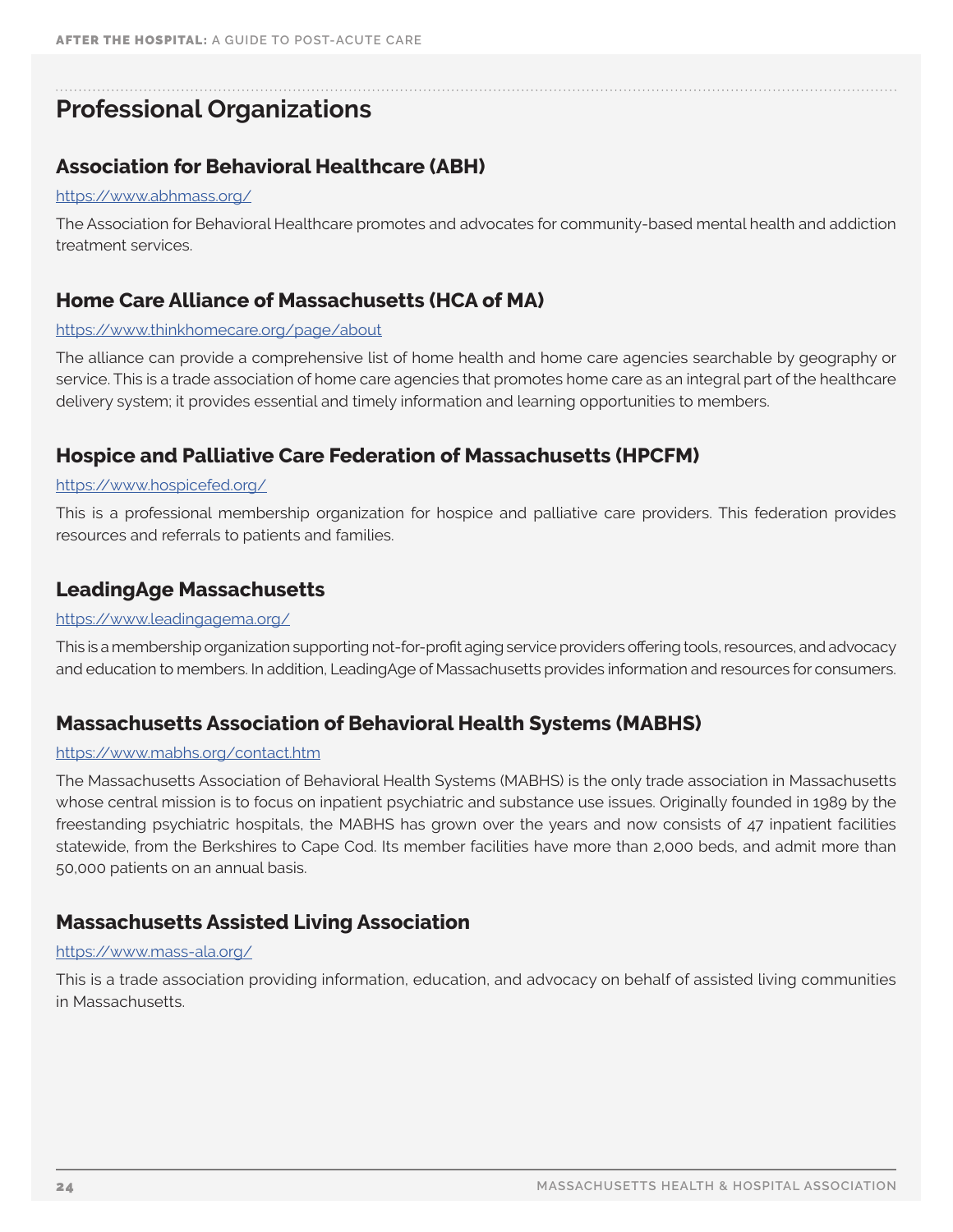## **Massachusetts Health & Hospital Association (MHA)**

#### <https://www.mhalink.org/>

The mission of the Massachusetts Health & Hospital Association is to advance the health of individuals and communities by serving as the leading voice for all Massachusetts hospitals, healthcare systems, and other care providers to help them provide high-quality, cost-effective, and accessible healthcare.

## **Massachusetts Senior Care Association**

#### <https://www.maseniorcare.org/about-massachusetts-senior-care-association>

This is a membership organization that represents a wide range of providers and services that meet the needs of older adults and people with disabilities. In addition to providing advocacy and educational programs for care providers, the association offers information and referral services to consumers.

## **Massachusetts Organization for Addiction Recovery (MOAR)**

#### <https://www.moar-recovery.org/resources>

This is an organization providing support to recovering individuals, families, and friends recovering from alcohol and other addictions.

## **Insurance Coverage**

## **MassHealth**

#### <https://www.mass.gov/topics/masshealth>

MassHealth can provide information about Medicaid, CHIP, and long-term care coverage for MassHealth applicants, members, and providers.

## **MassHealth Accountable Care Organizations (ACOs) and Managed Care Organizations (MCOs)**

<https://www.mass.gov/service-details/full-list-of-masshealth-acos-and-mcos>

This website lists all MassHealth ACOs and MCOs.

## **MassHealth Long Term Services and Supports (LTSS)**

[https://www.mass.gov/doc/powerpoint-an-introduction-to-masshealth-long-term-services-and-supports-for-acos](https://www.mass.gov/doc/powerpoint-an-introduction-to-masshealth-long-term-services-and-supports-for-acos-mcos-cps/download)mcos-cps/download

This is a guide that provides basic information about the range of state LTSS and other covered services through MassHealth for providers within ACOs.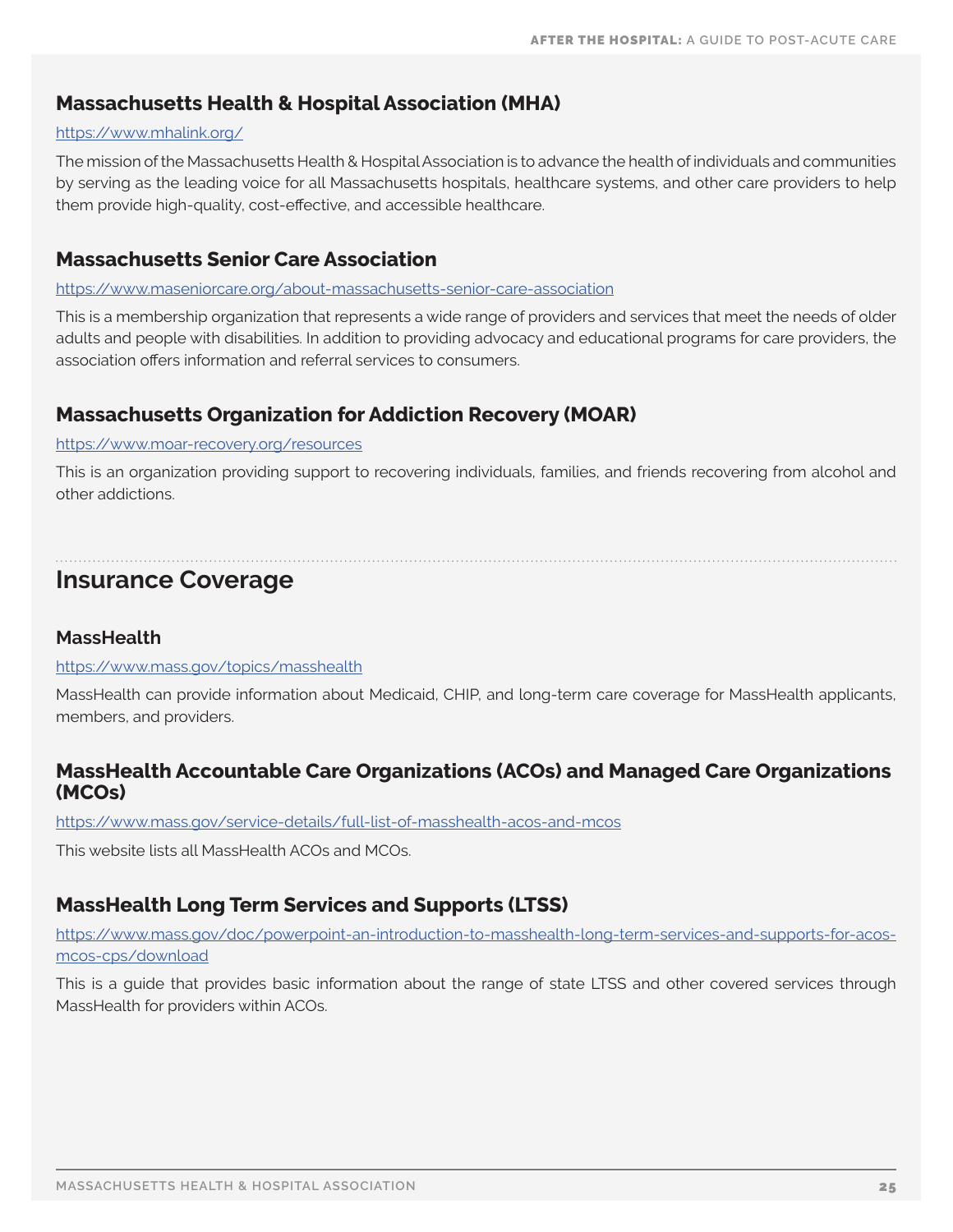## **MassHealth One Care Program**

#### <https://www.mass.gov/one-care>

The One Care program is a way to get your MassHealth and Medicare benefits together. One Care offers services that you cannot get when your MassHealth and Medicare benefits are separate. With One Care, you have one plan, one card, and one person to coordinate your care.

## **MassHealth Senior Care Options (SCO)**

#### <https://www.mass.gov/senior-care-options-sco>

Senior Care Options (SCO) is a comprehensive health plan that covers all services normally paid for through Medicare and MassHealth. This plan provides services to members through a senior care organization and its network of providers. It combines health services with social support services by coordinating care and specialized geriatric support services, along with respite care for families and caregivers. SCO offers an important advantage for eligible members over traditional fee-for-service care. There are no co-pays for enrolled members.

## **MassHealth Program of All-Inclusive Care for the Elderly (PACE)**

#### <https://www.mass.gov/program-of-all-inclusive-care-for-the-elderly-pace>

The Program of All-inclusive Care for the Elderly (PACE) is administered by MassHealth and Medicare to provide a wide range of medical, social, recreational, and wellness services to eligible participants. You do not need to be on MassHealth to enroll in PACE. However, if you meet the income and asset guidelines, you may be eligible for MassHealth and MassHealth may pay your PACE premium.

## **Medicare Coverage**

<https://www.medicare.gov/your-medicare-costs/medicare-costs-at-a-glance>

This website includes information about Medicare costs, coverage, and plans.

## **Medicare Hospice Benefits**

#### <https://www.medicare.gov/Pubs/pdf/02154-medicare-hospice-benefits.pdf>

This website includes the Centers for Medicare & Medicaid Services' official booklet about Medicare hospice benefits, including eligibility, services, and local hospice providers.

## **Medicare Mental Health Resources**

#### <https://www.cms.gov/files/document/medicare-mental-health.pdf>

This website includes the Centers for Medicare & Medicaid Services booklet about Medicare mental health benefits, including covered services, inpatient and outpatient treatment options, and opioid use disorder treatment programs.

## **Prescription Drug Assistance**

#### <https://www.mass.gov/prescription-drug-assistance>

Prescription Advantage is a state-sponsored prescription drug program for seniors and people with disabilities. It provides financial assistance to lower prescription drug costs and fill gaps in coverage.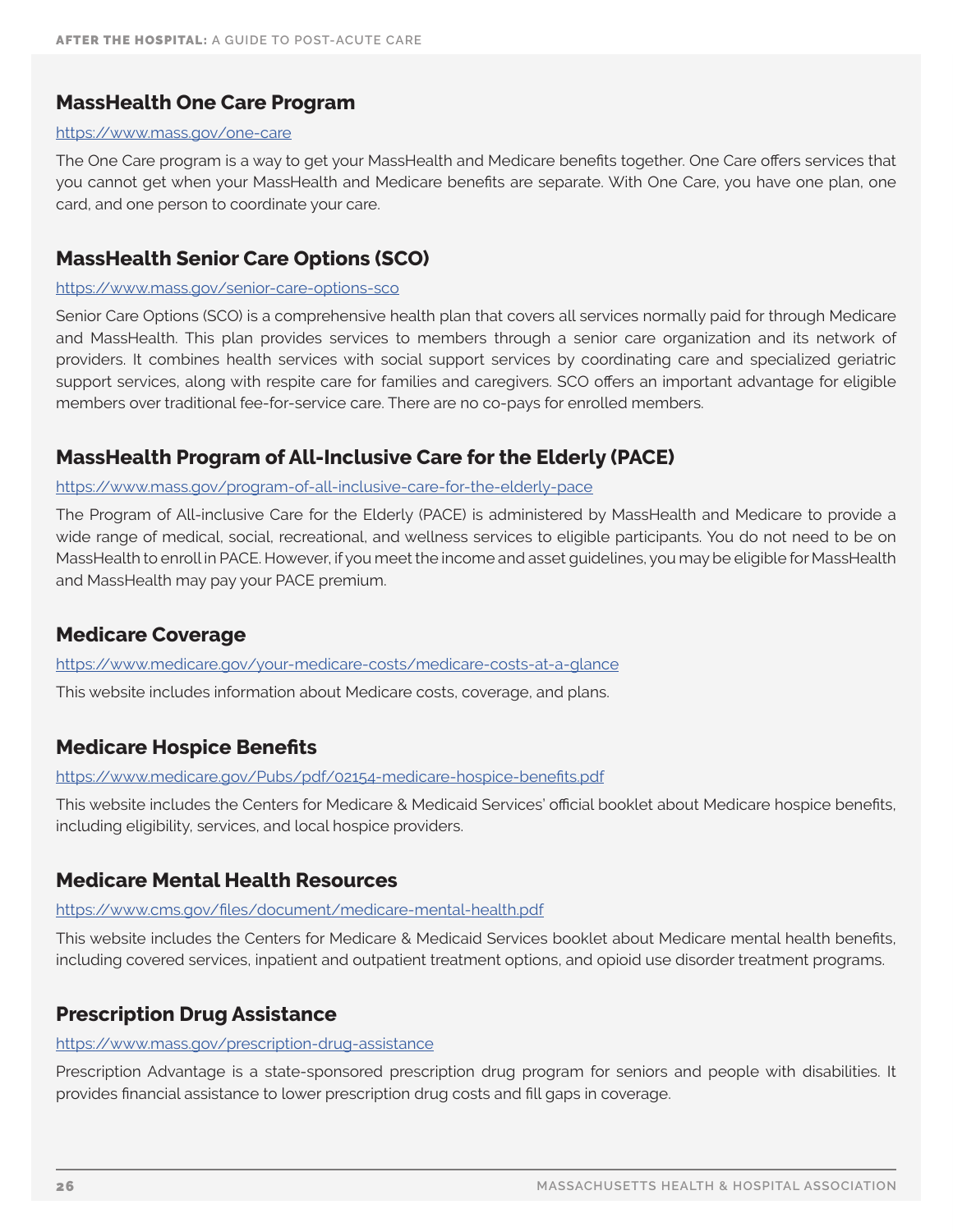## **SHINE Program (Health insurance counseling)**

#### <https://www.mass.gov/health-insurance-counseling>

This program provides free Medicare health insurance information, counseling, and education to Massachusetts residents with Medicare and their caregivers.

## **Conditions**

## **Alcoholics Anonymous (AA)**

#### <https://alcoholicsanonymous.com/aa-meetings/massachusetts/>

AA Massachusetts is a state-wide recovery resource devoted to supporting individuals in Massachusetts. AA Massachusetts helps individuals struggling with alcoholism find the help they need on a local basis. There are AA meetings per county or city, to help people to take the next step to overcome alcohol addiction.

## **Bureau of Substance Addiction Services (BSAS)**

#### <https://www.mass.gov/orgs/bureau-of-substance-addiction-services>

BSAS oversees the statewide system of prevention, intervention, treatment, and recovery support services for individuals, families, and communities affected by gambling and substance addiction.

## **Brain Injury Association**

#### <http://www.biama.org/>

The Brain Injury Association of Massachusetts provides support, information and resources to survivors, families, and medical professionals about brain injury.

## **COVID-19 Resources**

#### <https://www.mass.gov/guides/resources-during-covid-19>

The Massachusetts Attorney General Office has guidance and a free hotline on workplace safety and rights, healthcare and insurance, and housing protections.

## **Helpline Substance Use Disorder Treatment Hotline**

#### <https://helplinema.org/contact-us/>

The Helpline is the only statewide, public resource for finding licensed and approved substance use treatment and recovery services. 1-800-327-5050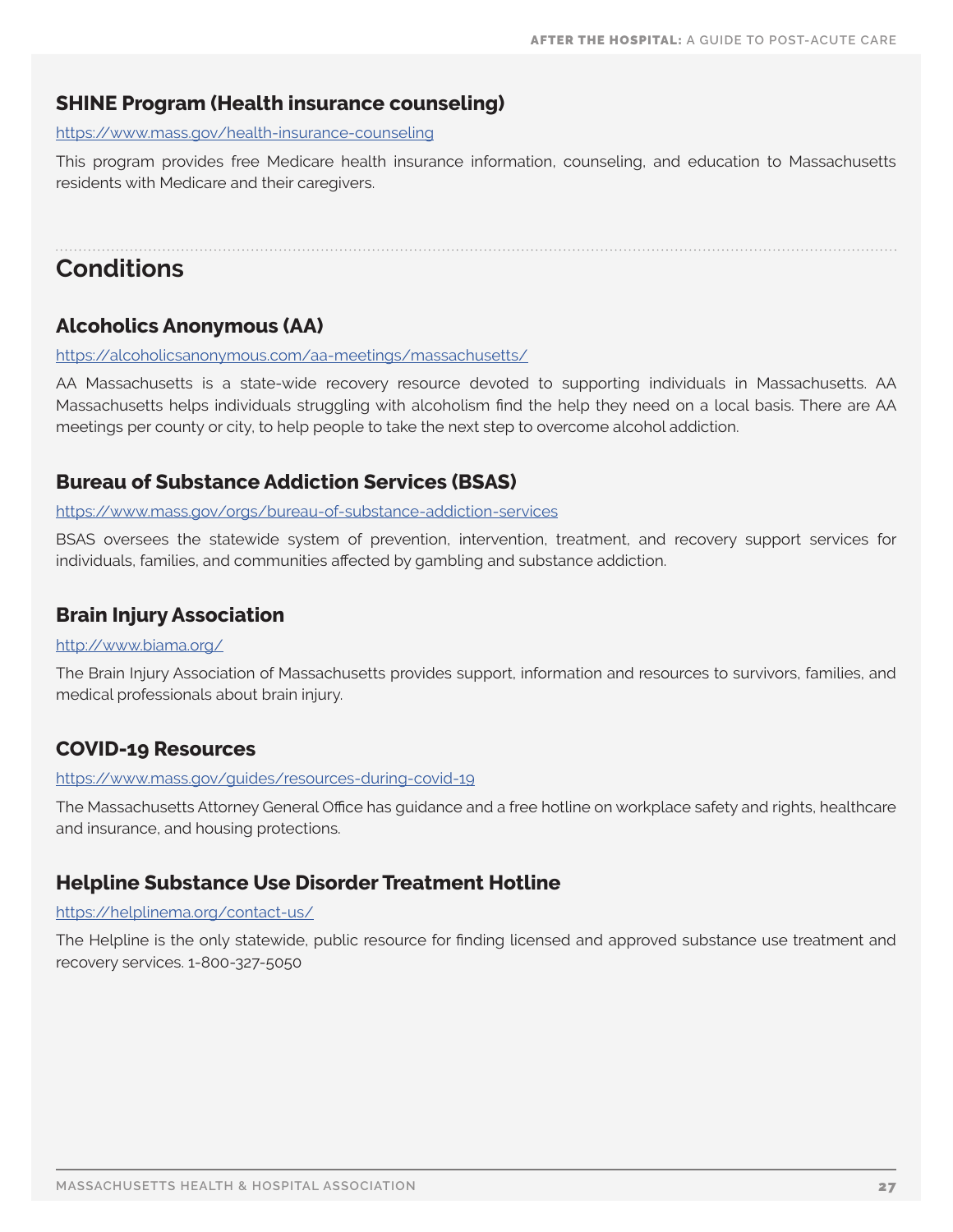## **Advocacy and Legal**

## **Center for Public Representation (CPR)**

#### <https://www.centerforpublicrep.org/>

CPR is dedicated to enforcing and expanding the rights of people with disabilities and others who are in segregated settings. CPR uses legal strategies, advocacy, and policy to design and implement systemic reform initiatives to promote their integration and full community participation. Working on state, national, and international levels, CPR is committed to equality, diversity, and social justice in all its activities.

## **Disability Law Center (DLC)**

#### <https://www.dlc-ma.org/>

The Disability Law Center (DLC) is the federally mandated protection and advocacy (P&A) agency for Massachusetts. The P&A system is a national network of disability rights agencies investigating abuse and neglect and providing legal representation and other advocacy services to people with disabilities. To aid P&A systems in fulfilling their mandate, Congress gave them extensive access authority.

## **Health Care for All (HCFA)**

#### <https://hcfama.org/>

Health Care For All advocates for health justice in Massachusetts by working to promote health equity and ensure coverage and access for all.

## **Health Law Advocates (HLA)**

#### <https://www.healthlawadvocates.org/>

Health Law Advocates (HLA) is a 501(c)(3) public interest law firm whose mission is to provide pro bono legal representation to low-income residents experiencing difficulty accessing or paying for needed medical services. HLA is committed to ensuring universal access to quality health care in Massachusetts, particularly for those who are most at risk due to such factors as race, gender, disability, age, or geographic location. With its partner organization, Health Care For All, HLA combines legal expertise with grassroots organizing and policy reform to advance the statewide movement for universal healthcare access.

## **Mental Health Legal Advisors Corporation (MHLAC)**

#### <https://mhlac.org/what-we-do/>

MHLAC provides legal and policy advocacy for people with mental health challenges throughout the Commonwealth of Massachusetts. A state agency, its central priority is to address those concerns that are most closely related to clients' ability to live full and independent lives. Like other legal services offices, MHLAC focuses on combating poverty, which is often characterized as a "social determinant" of mental illness. When clients are put in institutional settings, MHLAC seeks to protect them from abusive treatment that can often wreak permanent damage.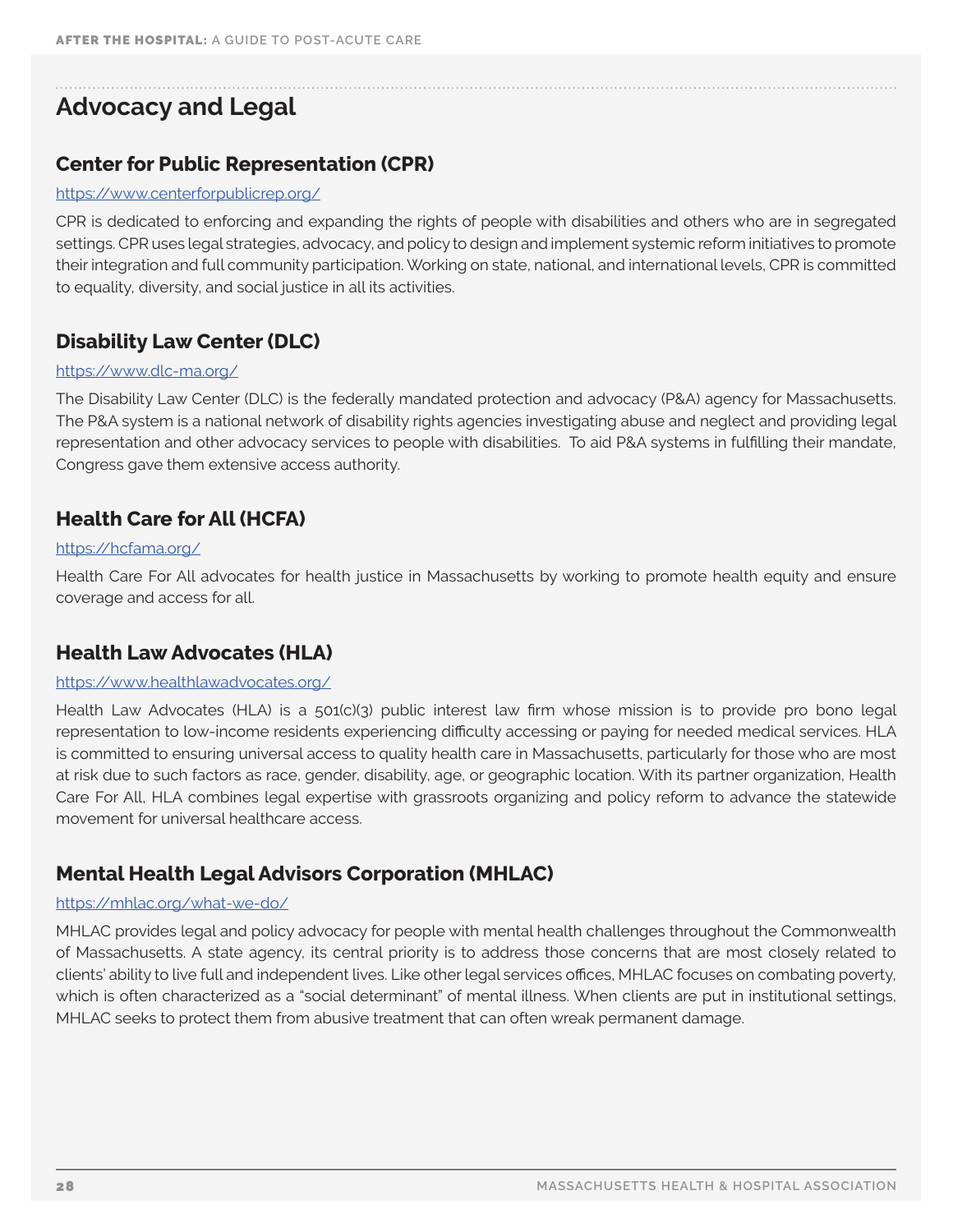## **Ombudsman Programs**

#### <https://www.mass.gov/service-details/ombudsman-programs>

These programs help elders and their caregivers to resolve and address concerns with nursing homes, home healthcare agencies, MassHealth-funded home care, and assisted living communities.

## **Medicare Rights Center**

#### <https://www.medicarerights.org/>

This is an independent source of Medicare information and assistance that provides counseling, advocacy, and education to help consumers and professionals understand and navigate Medicare.

## **The National Alliance on Mental Illness of Massachusetts (NAMI)**

#### <https://namimass.org/>

The National Alliance on Mental Illness of Massachusetts (NAMI Massachusetts) is the state's voice on mental illness. The mission of NAMI Massachusetts is to improve the quality of life for people diagnosed with mental health conditions and their families. It seeks to improve the public's awareness and understanding of mental health conditions and ensure that all people affected by a mental health condition receive the support they need in a timely fashion.

## **Parent/ Professional Advocacy League (PPAL)**

#### <https://ppal.net/>

The Parent/Professional Advocacy League (PPAL) is a statewide family organization dedicated to improving the mental health and well-being of children, youth, and families through education, advocacy, and partnership.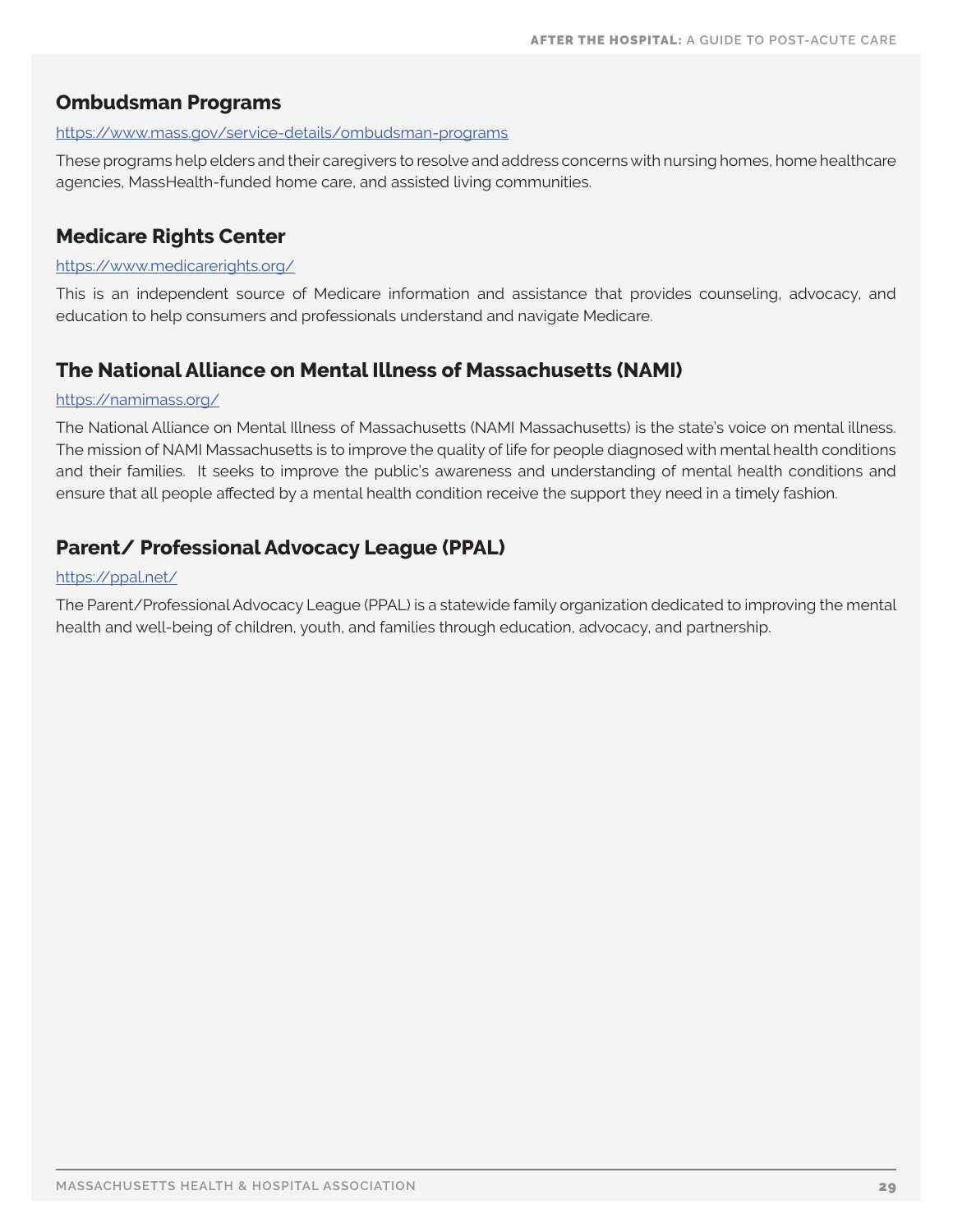# **Frequently Asked Questions (FAQs)**

### **QUESTION 1. WHAT IS POST-ACUTE CARE?**

- It's important for many people to get postacute care (PAC) after a health event
- Health events may include an illness, injury, surgery, or hospitalization
- PAC is the abbreviation for post-acute care
- PAC services include home health, skilled nursing care, therapy, and rehabilitation services
- PAC can support your continued recovery, improve your overall functioning, and optimize your quality of life
- PAC services can provide you with comfort care or end-of-life care

### **QUESTION 2. WHAT SHOULD I KNOW ABOUT POST-ACUTE CARE?**

- It's important that you receive the right postacute care (PAC), at the right time, and in the right place to meet your individual goals and needs that account for your life circumstances
- PAC can be provided at home, in an outpatient clinic, or in a facility such as a skilled nursing facility (SNF)
- PAC must be provided in a manner that is culturally competent for best outcomes
- PAC services are different in their intensity and type of care
- PAC transitions from one setting to another setting, such as from the hospital to home, are a crucial part of the process for best outcomes and to prevent a readmission to a hospital

### **QUESTION 3. DOES HEALTH INSURANCE COVER POST-ACUTE CARE?**

- It's important to find out how your health insurance or health plan covers post-acute care (PAC)
- Most health insurance and health plans cover PAC, but coverage will vary by insurer
- Some health insurers are more flexible about paying for care at home
- Check with your health insurer and/or plan to find out what they will cover

### **QUESTION 4. HOW DO I LEARN MORE ABOUT QUALITY?**

- It's important to find out about quality
- It can be challenging to find out about the quality of your providers
- Ask your healthcare team, your health plan, and your family/friends for information about quality. Care Compare is a resource available to the public that that provides information on the quality of care, as well as other information on cost, and volume of services. Visit: [https://www.medicare.gov/care](https://www.medicare.gov/care-compare/)[compare/](https://www.medicare.gov/care-compare/)

### **QUESTION 5. WHAT ARE THE DIFFERENCES IN POST-ACUTE CARE FACILITIES?**

- It's important to understand the differences across post-acute care (PAC) facilities
- PAC facilities are different in what they provide to patients
- PAC facilities also specialize in certain conditions
- Depending upon your care needs and health insurance coverage, you may be able to choose between care at home or at a facility